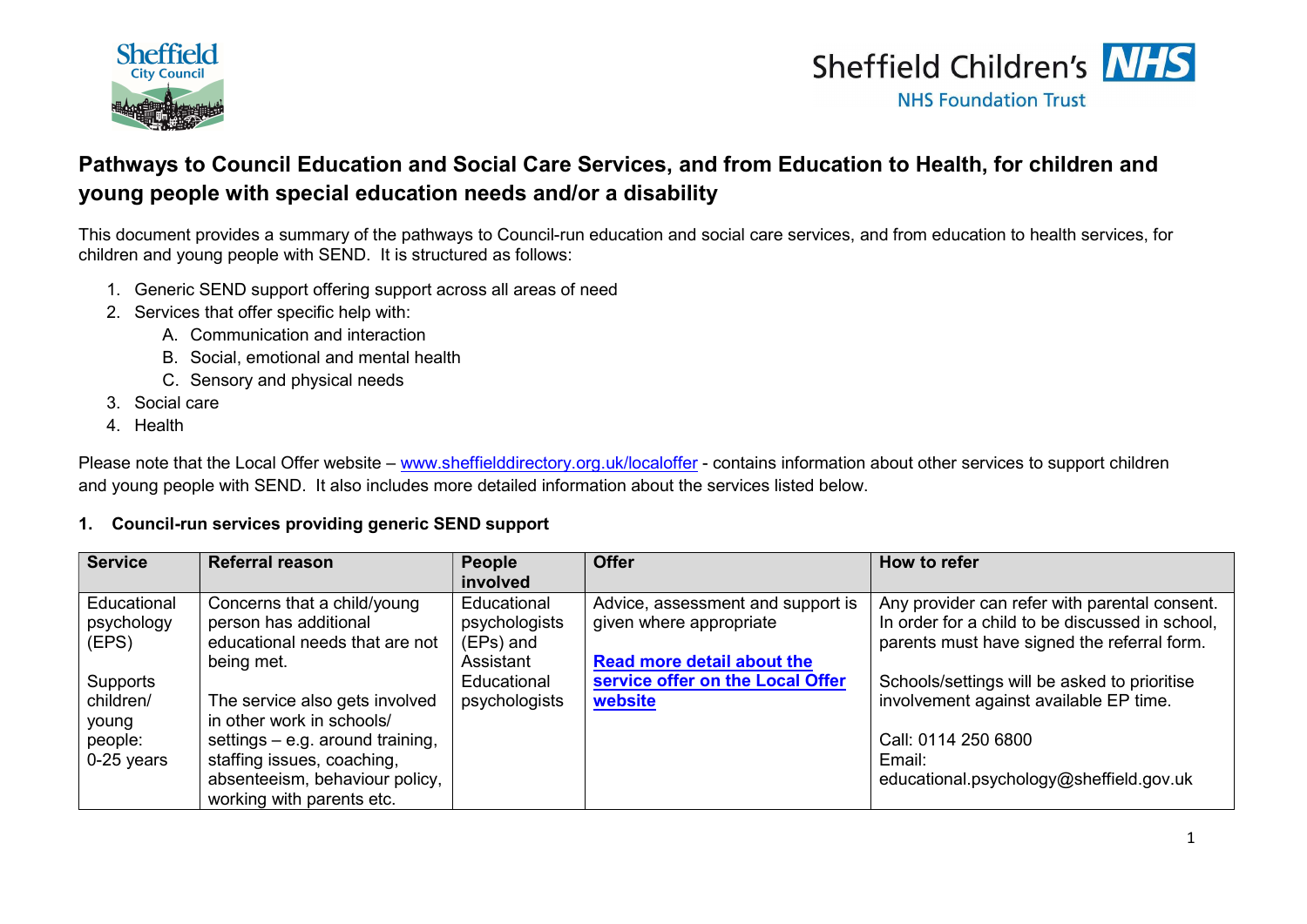



| <b>Service</b>                                                         | <b>Referral reason</b>                                                                                                                                                                                                                                                                                                                                                                                                                                                       | People                                                                                                                                   | <b>Offer</b>                                                                                                                                                                                                                                                                                                                                                                                                                                                                                                               | How to refer                                                                                                                                                                                                                                                                                                                                                                      |
|------------------------------------------------------------------------|------------------------------------------------------------------------------------------------------------------------------------------------------------------------------------------------------------------------------------------------------------------------------------------------------------------------------------------------------------------------------------------------------------------------------------------------------------------------------|------------------------------------------------------------------------------------------------------------------------------------------|----------------------------------------------------------------------------------------------------------------------------------------------------------------------------------------------------------------------------------------------------------------------------------------------------------------------------------------------------------------------------------------------------------------------------------------------------------------------------------------------------------------------------|-----------------------------------------------------------------------------------------------------------------------------------------------------------------------------------------------------------------------------------------------------------------------------------------------------------------------------------------------------------------------------------|
|                                                                        |                                                                                                                                                                                                                                                                                                                                                                                                                                                                              | involved                                                                                                                                 |                                                                                                                                                                                                                                                                                                                                                                                                                                                                                                                            |                                                                                                                                                                                                                                                                                                                                                                                   |
| <b>MAST</b><br>Supports<br>children/<br>young<br>people:<br>0-19 years | Family in need of support for<br>any of a wide range of issues<br>including<br>• Family relationships and<br>communication<br>Child or adult emotional<br>$\bullet$<br>and mental health issues<br>• Accessing learning,<br>employment and training<br>• Domestic Abuse & Healthy<br>Relationships<br>• Positive parenting<br>strategies to support<br>challenging behaviour<br>Children missing school<br>$\bullet$<br>• Providing a safe home<br>environment for children. | <b>MAST</b> work<br>with the whole<br>family, the<br>family's<br>chosen<br>network and all<br>professionals<br>supporting the<br>family. | We work with families to recognise<br>and build on their strengths, and<br>find solutions that work for the<br>family to meet their needs with<br>support from relevant professionals<br>and the family's network.<br>Depending on the family's needs,<br>support can vary from a single<br>advice session, support to access<br>group-work or the family may be<br>allocated an Intervention worker to<br>support the family for longer<br>periods using a holistic multi-<br>agency action plan with regular<br>contact. | For single issues, referral is using an Early<br>Help Part 1 form.<br>For multiple or complex issues, referral is via<br>FCAF, Myplan or any comprehensive<br>assessment of the strengths and needs of the<br>family.<br>Visit www.sheffield.gov.uk/mast for more<br>information or contact:<br>MAST North: 0114 233 1189<br>MAST West: 0114 250 6865<br>MAST East: 0114 205 3635 |
|                                                                        |                                                                                                                                                                                                                                                                                                                                                                                                                                                                              |                                                                                                                                          | <b>Read more detail about the</b><br>service offer on the Local Offer<br>website                                                                                                                                                                                                                                                                                                                                                                                                                                           |                                                                                                                                                                                                                                                                                                                                                                                   |
| Inclusion and<br>Attendance<br>Team                                    | Concern about a child who is<br>persistently absent from<br>school, who may be at risk of<br>exclusion (permanent or fixed                                                                                                                                                                                                                                                                                                                                                   | Inclusion and<br>Attendance<br>team members<br>- who will                                                                                | Support is given particularly around<br>transition points (e.g. school<br>readiness, primary to secondary<br>school, and preparing for                                                                                                                                                                                                                                                                                                                                                                                     | Schools are able to refer to the service<br>through Vulnerable Learner Reviews, the<br><b>Primary Inclusion Panel and Secondary</b><br>Inclusion Panel.                                                                                                                                                                                                                           |
| Supports                                                               | term) and/or has identified                                                                                                                                                                                                                                                                                                                                                                                                                                                  | involve other                                                                                                                            | adulthood/post-16).                                                                                                                                                                                                                                                                                                                                                                                                                                                                                                        |                                                                                                                                                                                                                                                                                                                                                                                   |
| children/                                                              | additional needs including<br>SEND.                                                                                                                                                                                                                                                                                                                                                                                                                                          | services as<br>needed. E.g.                                                                                                              | Support might include:                                                                                                                                                                                                                                                                                                                                                                                                                                                                                                     | Schools are also welcome to contact the<br>service if the above routes are not                                                                                                                                                                                                                                                                                                    |
| young<br>people:                                                       |                                                                                                                                                                                                                                                                                                                                                                                                                                                                              | educational                                                                                                                              | • Whole school support/                                                                                                                                                                                                                                                                                                                                                                                                                                                                                                    | appropriate:                                                                                                                                                                                                                                                                                                                                                                      |
| $2$ -post-16                                                           |                                                                                                                                                                                                                                                                                                                                                                                                                                                                              | psychologists                                                                                                                            | awareness raising                                                                                                                                                                                                                                                                                                                                                                                                                                                                                                          |                                                                                                                                                                                                                                                                                                                                                                                   |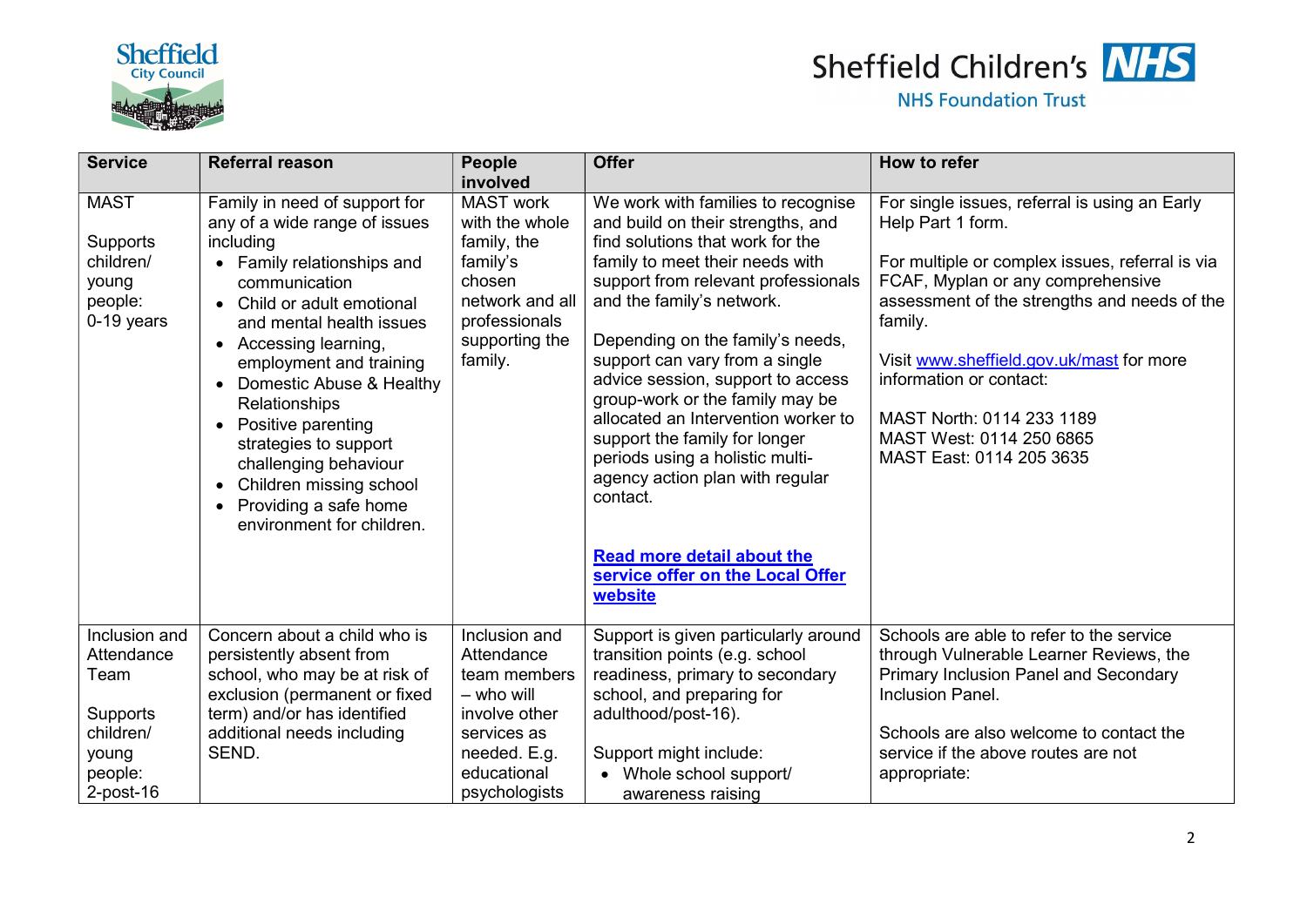



| <b>Service</b>                                                                                                | <b>Referral reason</b>                                                                                                                                                                    | <b>People</b>                                                                | <b>Offer</b>                                                                                                                                                                                                                                                                                                                                                                                                                                                                                                                                                                                                | How to refer                                                                                                                                                                                                                                                                                                                                                                                                                                                                                                                                                                                                                                                                                                                                                      |
|---------------------------------------------------------------------------------------------------------------|-------------------------------------------------------------------------------------------------------------------------------------------------------------------------------------------|------------------------------------------------------------------------------|-------------------------------------------------------------------------------------------------------------------------------------------------------------------------------------------------------------------------------------------------------------------------------------------------------------------------------------------------------------------------------------------------------------------------------------------------------------------------------------------------------------------------------------------------------------------------------------------------------------|-------------------------------------------------------------------------------------------------------------------------------------------------------------------------------------------------------------------------------------------------------------------------------------------------------------------------------------------------------------------------------------------------------------------------------------------------------------------------------------------------------------------------------------------------------------------------------------------------------------------------------------------------------------------------------------------------------------------------------------------------------------------|
| 0-5 SEND                                                                                                      | Concerns about the special                                                                                                                                                                | involved<br>and the $0-19$<br>health visiting<br>service<br><b>Inclusion</b> | • Group work<br>Work with individual<br>pupils/families<br>Issues covered include: wellbeing,<br>sleep, behaviour, social emotional<br>& mental health.<br>The service provides advice,                                                                                                                                                                                                                                                                                                                                                                                                                     | Email:<br>Inclusion&LearningExternal@sheffield.gov.uk<br>Referrals can be made for children at levels                                                                                                                                                                                                                                                                                                                                                                                                                                                                                                                                                                                                                                                             |
| Service<br>Supports<br>children/<br>young<br>people:<br>0-5 years old<br>(until end of<br>reception<br>class) | educational support needs for<br>children aged 0-5+ years old.<br>The service supports children<br>whose needs are at levels 3<br>and above on the Early Years<br>Sheffield Support Grid. | teachers,<br>Inclusion<br>Assistants and<br>Portage Home<br><b>Visitors</b>  | support and training to educational<br>setting staff.<br>This support might include:<br>Early identification and<br>$\bullet$<br>assessment of complex needs<br>Onward referrals / joint<br>$\bullet$<br>assessments with medical<br>professionals<br>Advice about targeted support<br>$\bullet$<br>strategies<br>Packages of support<br>$\bullet$<br>Advice about monitoring and<br>$\bullet$<br>reviewing support<br>SEND training and<br>$\bullet$<br>development for staff<br><b>SENCo briefings</b><br>$\bullet$<br>Reports and referrals for<br>statutory assessments<br>Transition planning/ support | 3-5 of the Early Years Sheffield Support Grid<br>for children in nursery groups, and for<br>children at levels 4 -5 of the grid for children<br>in reception classes.<br>Children referred should have a learning<br>difficulty or developmental delay as part of<br>their profile of needs.<br>Referrals are made by health professionals,<br>educational settings, Council services and<br>parents.<br>(Children with behavioural difficulties need to<br>be referred to MAST. Reception children with<br>social communication difficulties need to be<br>referred to the Autism team. Details for both<br>are included in this document).<br>Where agencies are unsure about a referral,<br>we welcome a telephone call to help. Please<br>call 0114 273 6411. |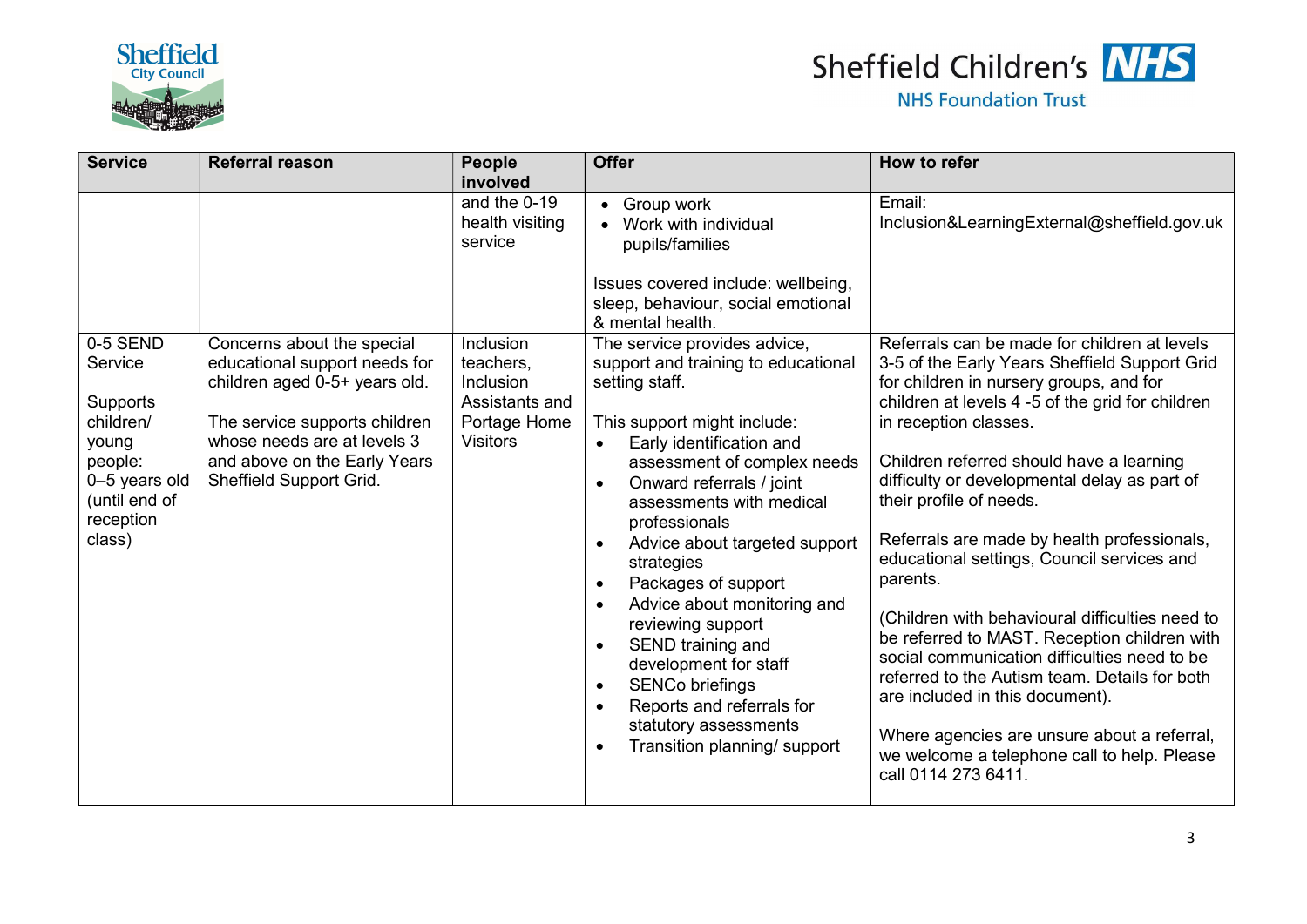

### Sheffield Children's MHS

| <b>Service</b>     | <b>Referral reason</b>          | People               | <b>Offer</b>                           | How to refer                                   |
|--------------------|---------------------------------|----------------------|----------------------------------------|------------------------------------------------|
|                    |                                 | involved             |                                        |                                                |
| Portage            | Referrals are made for children | Portage team         | The service offers practical advice    | Referrals are not made directly to the Portage |
|                    | aged 0-2.5 years old with       | workers and          | and support to parents.                | Service but to the 0-5 SEND Service.           |
| Supports           | significant and complex special | portage home         |                                        |                                                |
| children/          | educational needs and/or        | visitors             | It will offer an initial home visit to | Referrals are usually made by medical          |
| young              | disabilities, whose parents are |                      | explore possible offers and help       | professionals. Others are made by              |
| people:            | asking for support to           |                      | parents to understand their child's    | agreement after a telephone discussion with    |
| $0-2.5$ years      | encourage their child's         |                      | additional needs. Practical support    | the Senior Portage Visitor or 0-5 SEND         |
|                    | development and to help         |                      | will also be offered - for example,    | Service lead.                                  |
|                    | source an appropriate           |                      | through special toys to encourage      |                                                |
|                    | educational setting for the     |                      | development.                           | The portage service provides intervention at   |
|                    | future.                         |                      |                                        | key points for children they support.          |
|                    |                                 |                      | The service will also signpost to      |                                                |
|                    |                                 |                      | other support services as              | Children who are displaying social             |
|                    |                                 |                      | appropriate, and support families      | communication difficulties are allocated to an |
|                    |                                 |                      | where children need joint further      | Inclusion teacher.                             |
|                    |                                 |                      | assessments - for example for an       |                                                |
|                    |                                 |                      | EHC Plan.                              | Contact 0114 273 6411                          |
|                    |                                 |                      | There is also a portage playgroup      |                                                |
|                    |                                 |                      | (jointly run with the NHS) for         |                                                |
|                    |                                 |                      | families.                              |                                                |
|                    |                                 |                      |                                        |                                                |
| <b>Early Years</b> | Low level need to signpost to   | <b>Family Centre</b> | The service will encourage and         | Everyone is welcome to attend their local      |
| services in        | services and encourage          | workers              | support parents and their families     | Family Centre – information about them is      |
| Family             | involvement in family centre    | including            | (children under 5) to engage in        | published on the Sheffield Directory           |
| centres            | groups to link to improved      | Children's           | activities that may support their      | (www.sheffielddirectory.org.uk)                |
|                    | health, child development and   | Centre Co-           | development and prevent                |                                                |
| Supports           | parenting aspirations           | ordinators,          | escalation of need                     | Professionals – including early years          |
| children/          |                                 | <b>Early Years</b>   |                                        | providers and nurseries - are also able to     |
| young              |                                 | Prevention           |                                        | refer people to the Early Years services. A    |
| people:            |                                 | workers and          |                                        | simple Early Help referral form can be         |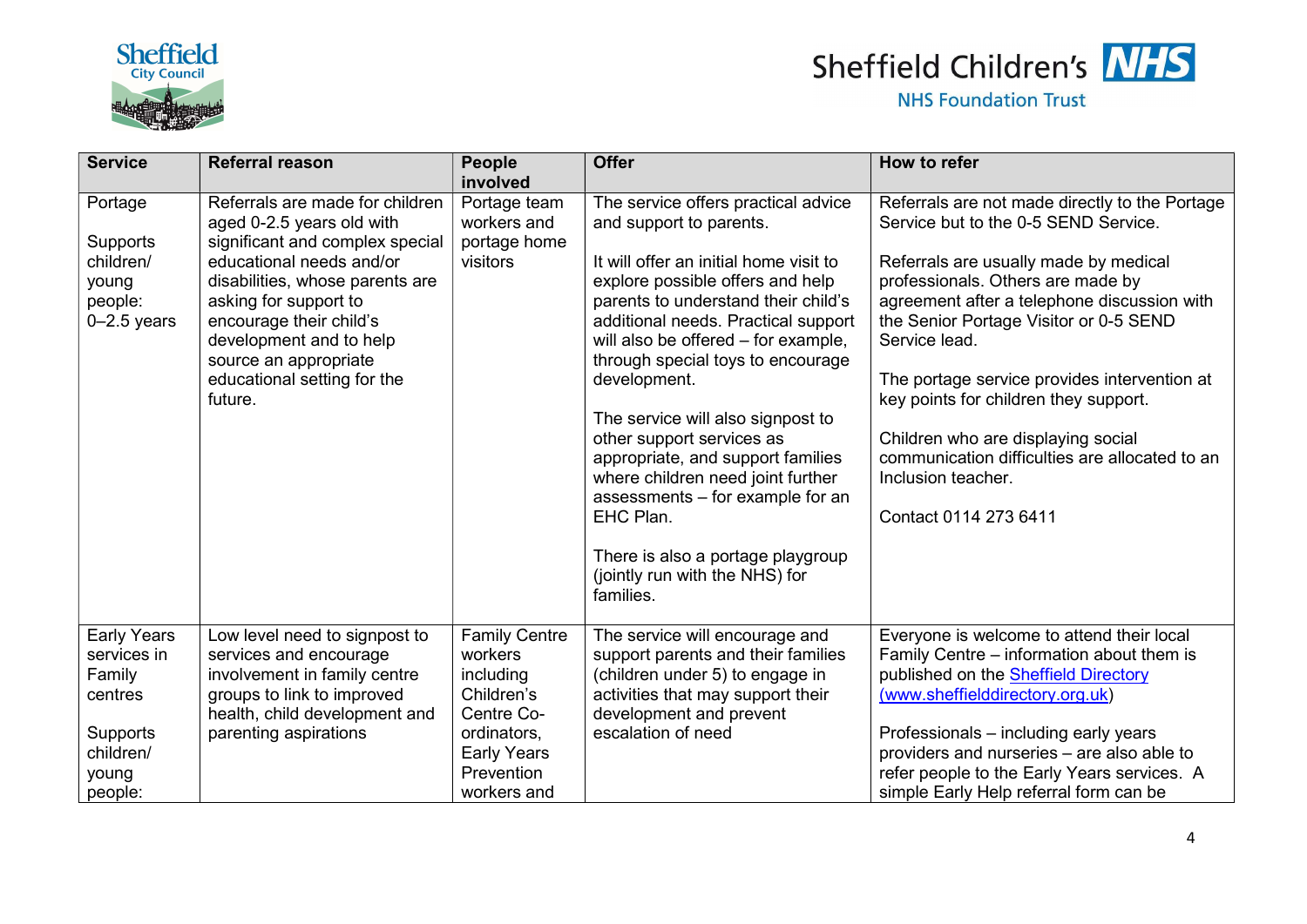



| <b>Service</b>                                                                                  | <b>Referral reason</b>                                                                                                                                                                                                                                                                                                                                                                                                                    | People<br>involved                             | <b>Offer</b>                                                                                                                                                                                                                                                                                                                                                                                                                                                                                                                                                                                                                                | How to refer                                                                                                                                                                                                                                                                                  |
|-------------------------------------------------------------------------------------------------|-------------------------------------------------------------------------------------------------------------------------------------------------------------------------------------------------------------------------------------------------------------------------------------------------------------------------------------------------------------------------------------------------------------------------------------------|------------------------------------------------|---------------------------------------------------------------------------------------------------------------------------------------------------------------------------------------------------------------------------------------------------------------------------------------------------------------------------------------------------------------------------------------------------------------------------------------------------------------------------------------------------------------------------------------------------------------------------------------------------------------------------------------------|-----------------------------------------------------------------------------------------------------------------------------------------------------------------------------------------------------------------------------------------------------------------------------------------------|
| $0-5$ years                                                                                     |                                                                                                                                                                                                                                                                                                                                                                                                                                           | infant feeding<br>peer support<br>workers.     |                                                                                                                                                                                                                                                                                                                                                                                                                                                                                                                                                                                                                                             | completed by emailing your local Family<br>Centre HUB:<br>eybeststartteam-north@sheffield.gov.uk<br>eybeststartteam-east@sheffield.gov.uk<br>eybeststartteam-west@sheffield.gov.uk<br>Referrals are discussed at Early Years<br>Partnership meetings which are held monthly<br>in each area.  |
| Independent<br>Travel<br>Training<br>Supports<br>children/<br>young<br>people:<br>$11-19$ years | Referrals are made to provide<br>travel training for young people<br>who have a learning difficulty<br>and/or disability.<br>The referral will enable the<br>team to work with young<br>people, who have little or no<br>experience of travelling<br>independently to their<br>school/college/ or learning<br>establishment. Travel Training<br>provides the necessary skills<br>for a young person to travel<br>safely and successfully. | Travel<br>Assessment &<br><b>Training Team</b> | An accredited and experienced<br>Travel Trainer will work on a one to<br>one basis delivering a tailor-made<br>training package, adapted to meet<br>the young person's specific needs.<br>The Travel Trainer will help<br>develop the young person's skills<br>to enable them to travel to their<br>school/college/ or learning<br>establishment independently. This<br>includes how to use public<br>transport, road safety skills,<br>personal safety, safe places, what<br>to do in emergency situations, and<br>much more.<br>Travel Training increases self-<br>confidence and opens up further<br>opportunities for the young person, | Referrals can be made by completing a<br>'Referral Form' which can be obtained by<br>either contacting the team on 0114 2053542<br>or by email: Indetravel@sheffield.gov.uk<br>Young people, parents, carers, schools,<br>colleges, other education establishments and<br>services can refer. |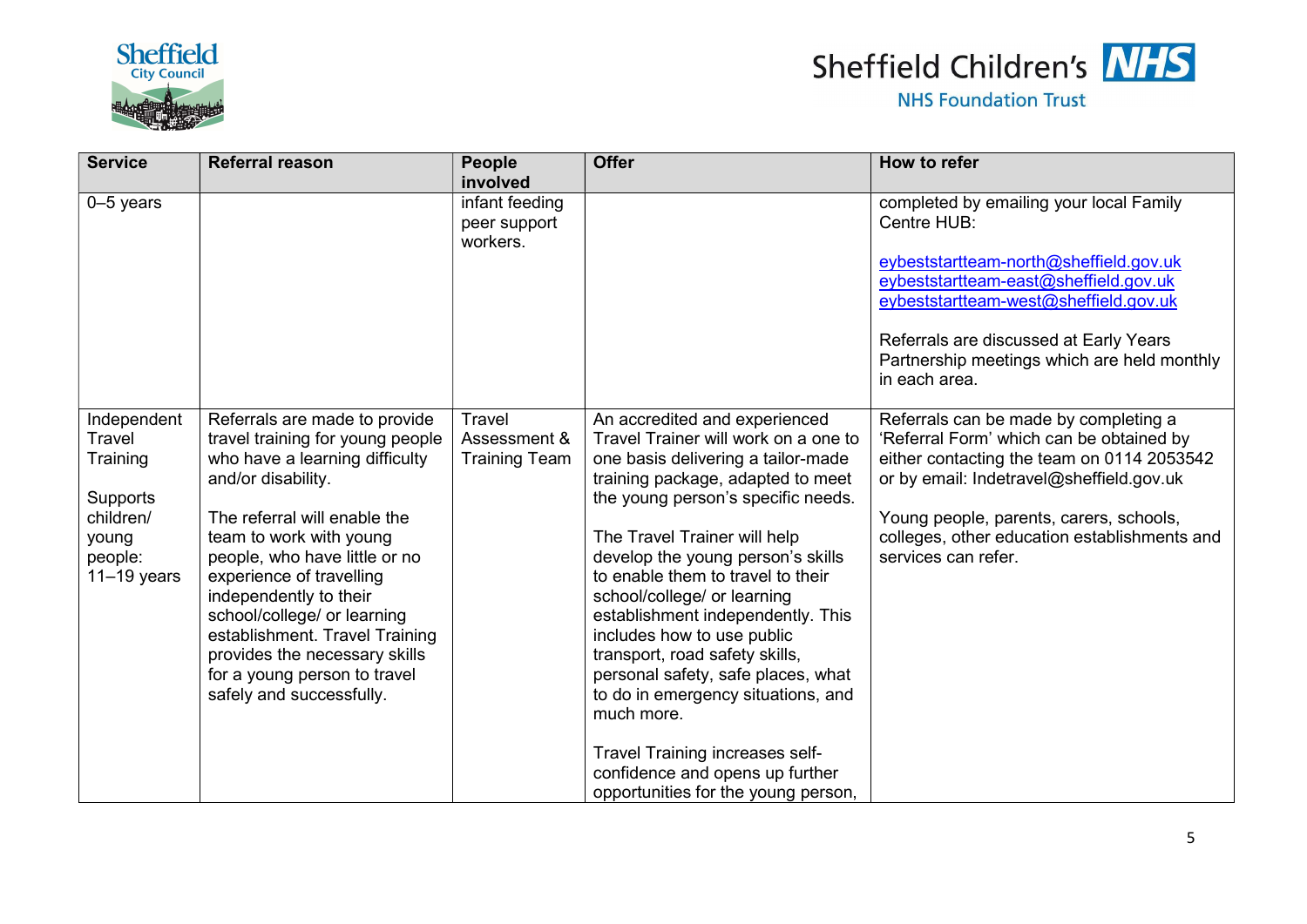



| <b>Service</b> | <b>Referral reason</b> | <b>People</b><br>involved | <b>Offer</b>                     | How to refer |
|----------------|------------------------|---------------------------|----------------------------------|--------------|
|                |                        |                           | I as they progress to adulthood. |              |

#### Support services funded/partially funded by Sheffield City Council

| <b>Service</b>                                                                                                                                                                                      | <b>Referral reason</b>                                                                                                            | People<br>involved         | <b>Offer</b>                                                                                                                                                                                                                                                                                                                                                                                                                                                                                   | How to refer                                                                                                                   |
|-----------------------------------------------------------------------------------------------------------------------------------------------------------------------------------------------------|-----------------------------------------------------------------------------------------------------------------------------------|----------------------------|------------------------------------------------------------------------------------------------------------------------------------------------------------------------------------------------------------------------------------------------------------------------------------------------------------------------------------------------------------------------------------------------------------------------------------------------------------------------------------------------|--------------------------------------------------------------------------------------------------------------------------------|
| <b>SENDIASS</b><br><b>Supports</b><br>young<br>people,<br>parents/<br>carers of<br>children and<br>young<br>people (aged<br>$0-25$ ) with<br>any level or<br>kind of<br>difficulty or<br>disability | Young people, parents and<br>carers refer themselves to<br>SENDIASS for accurate,<br>impartial information, advice<br>and support | <b>SENDIASS</b><br>workers | Impartial, confidential information,<br>advice & support to parents/carers<br>of children and young people with<br>special educational needs and/or<br>disabilities on matters relating to<br>their:<br>Education<br>$\bullet$<br>Health<br>$\bullet$<br>Social care<br>$\bullet$<br><b>Funding &amp; Benefits</b><br>$\bullet$<br>Access to services<br>$\bullet$<br>Equipment & adaptations<br>$\bullet$<br>Leisure<br><b>Read more detail about the</b><br>service offer on the Local Offer | Young people, parents and carers refer<br>themselves to the service.<br>Tel: 0114 273 6009<br>Email: ssendias@sheffield.gov.uk |
| Sheffield<br>Carers                                                                                                                                                                                 | To help any<br>adult who is an unpaid                                                                                             | <b>Carer Advisors</b>      | <b>Sheffield Carers Centre</b><br>offers advice, information                                                                                                                                                                                                                                                                                                                                                                                                                                   | People are able to refer themselves to the<br>Sheffield Carers Centre - if you are a carer                                     |
| Centre                                                                                                                                                                                              | carer                                                                                                                             |                            | and support.                                                                                                                                                                                                                                                                                                                                                                                                                                                                                   | please use the Register With Us Page on the<br><b>Sheffield Carers Centre's website</b>                                        |
|                                                                                                                                                                                                     | A carer is someone                                                                                                                |                            | This includes:                                                                                                                                                                                                                                                                                                                                                                                                                                                                                 |                                                                                                                                |
|                                                                                                                                                                                                     | who provides support $-$<br>practical and/or                                                                                      |                            | <b>Carers Advice Line</b><br><b>Drop-in Sessions</b>                                                                                                                                                                                                                                                                                                                                                                                                                                           | If you are a professional wishing to refer a<br>carer to Sheffield Carers Centre, please use                                   |
|                                                                                                                                                                                                     |                                                                                                                                   |                            |                                                                                                                                                                                                                                                                                                                                                                                                                                                                                                |                                                                                                                                |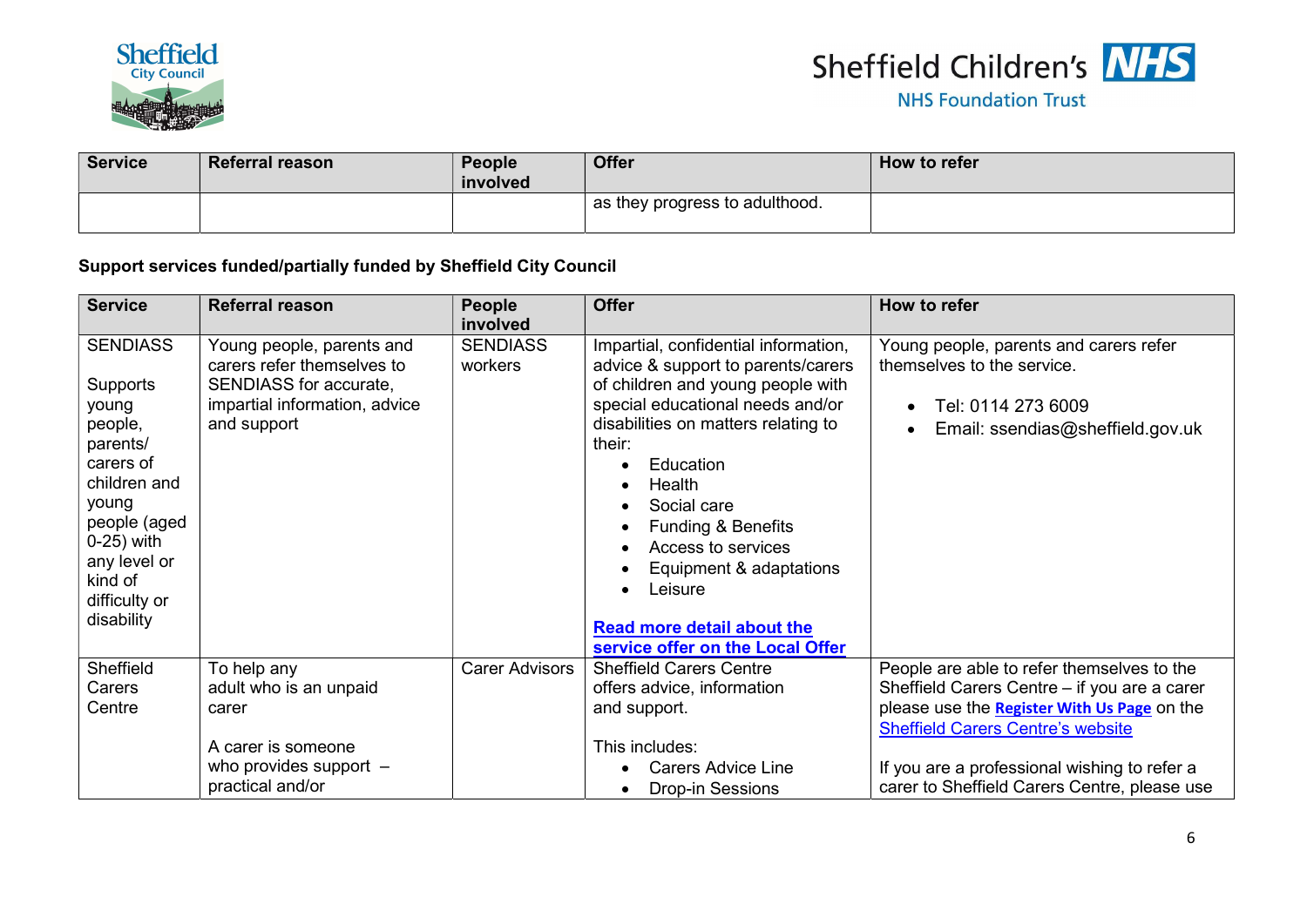



| <b>Service</b> | <b>Referral reason</b>                                                                                                                   | <b>People</b><br>involved | <b>Offer</b>                                                                                                                                                                                                                                                                                       | How to refer                                                                          |
|----------------|------------------------------------------------------------------------------------------------------------------------------------------|---------------------------|----------------------------------------------------------------------------------------------------------------------------------------------------------------------------------------------------------------------------------------------------------------------------------------------------|---------------------------------------------------------------------------------------|
|                | emotional - to an adult<br>or child with an illness,<br>disability, frailty, mental<br>health problems or<br>substance misuse<br>issues. |                           | • Specialist Advice<br><b>Information Library</b><br>$\bullet$<br>Time for a Break service<br>$\bullet$<br>One-to-one counselling<br>$\bullet$<br>• Support Packages<br>• Plan for Emergencies<br>Carers Cafés<br>$\bullet$<br><b>Newsletter</b><br>$\bullet$<br><b>Carers Groups</b><br>$\bullet$ | this referral form:<br><b>Sheffield Carer Centre Referral Form Oct</b><br>18 updated. |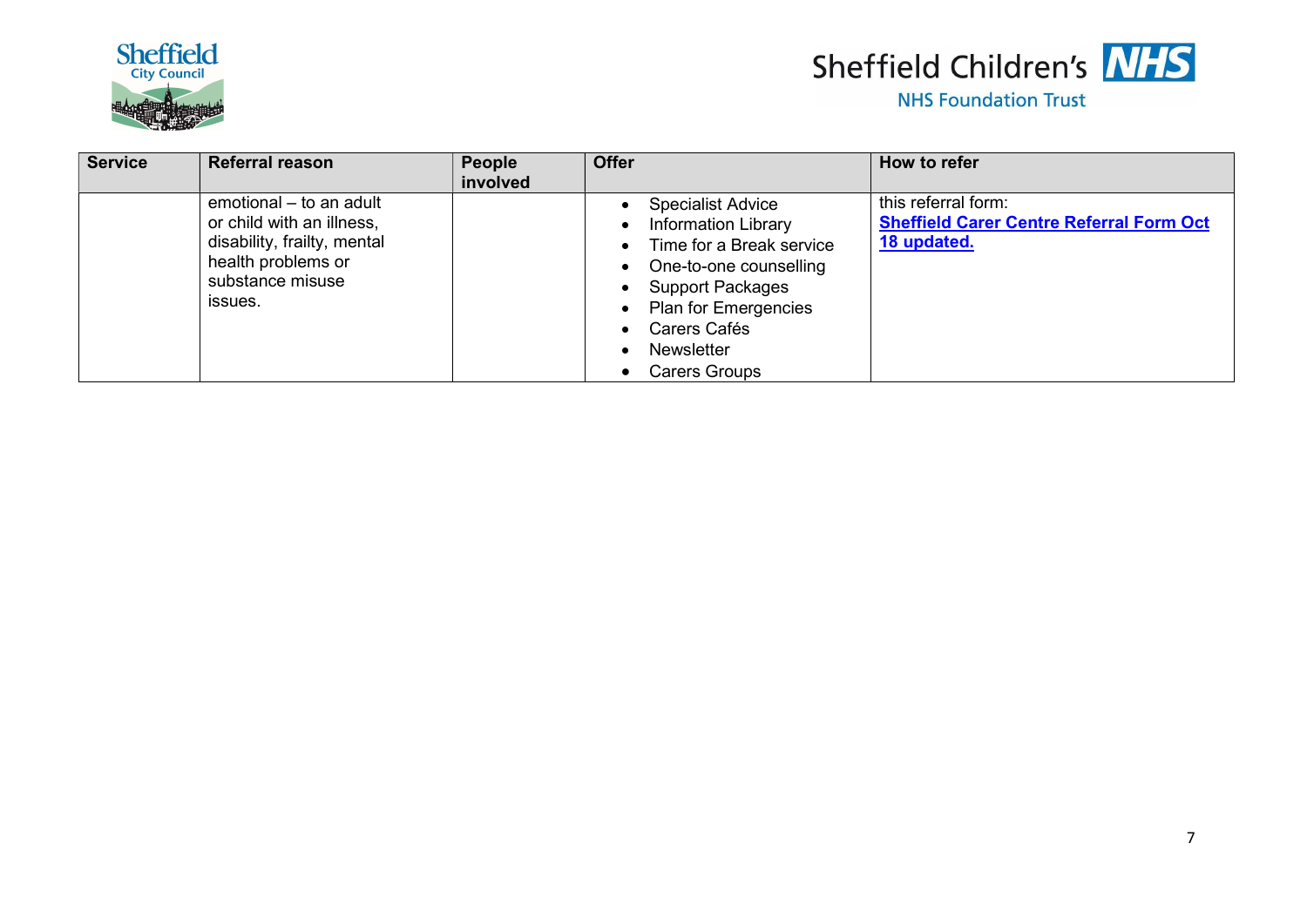



#### 2. A: Council-run services to help with Communication and Interaction

| <b>Service</b>               | <b>Referral reason</b>                                   | <b>People</b>                | <b>Offer</b>                                                         | How to refer                                                                          |
|------------------------------|----------------------------------------------------------|------------------------------|----------------------------------------------------------------------|---------------------------------------------------------------------------------------|
|                              |                                                          | involved                     |                                                                      |                                                                                       |
| Autism                       | Concerns about a child's social                          | Autism                       | Advice, assessment and support is                                    | Schools can refer to this service $-$ usually                                         |
| education                    | communication needs -                                    | education                    | given where appropriate                                              | done by SENCOs. In order for a child to be                                            |
| team                         | covering children with and                               | $team - the$                 |                                                                      | seen in school, parents must have signed the                                          |
|                              | without an Autism Spectrum                               | team may also                | <b>Read more detail about the</b>                                    | referral form. Forms should be sent to:                                               |
| Supports                     | Condition diagnosis.                                     | involve                      | service offer on the Local Offer                                     |                                                                                       |
| children/                    |                                                          | educational                  | website                                                              | Autism education support team                                                         |
| young                        |                                                          | psychology                   |                                                                      | 4 <sup>th</sup> floor Moorfoot                                                        |
| people:                      |                                                          |                              |                                                                      | Sheffield                                                                             |
| 0-25 years                   |                                                          |                              |                                                                      | <b>S14 PL</b>                                                                         |
|                              |                                                          |                              |                                                                      | 0114 273 6412                                                                         |
|                              |                                                          |                              |                                                                      | autism.educationteam@sheffield.gov.uk                                                 |
|                              |                                                          |                              |                                                                      |                                                                                       |
|                              |                                                          |                              |                                                                      | Schools and families can also call the                                                |
|                              |                                                          |                              |                                                                      | Sheffield Autism Team Support Line and                                                |
|                              |                                                          |                              |                                                                      | speak directly to a specialist teacher from the                                       |
|                              |                                                          |                              |                                                                      | Autism Team:                                                                          |
|                              |                                                          |                              |                                                                      | Monday to Thursday,                                                                   |
|                              |                                                          |                              |                                                                      | 1pm till 4pm, 0114 273 6567.                                                          |
|                              |                                                          |                              |                                                                      |                                                                                       |
| Rowan and                    | Concern about how a child with                           | Educational                  | Extra support for a child in their                                   | Schools cannot refer to this service. Instead                                         |
| <b>Mossbrook</b><br>outreach | an Autism Spectrum Condition's<br>needs are being met in | psychologists,<br>the autism | mainstream school - provided by<br>teaching support staff from Rowan | they should contact educational psychology<br>(0114 250 6800) and/or autism education |
|                              | mainstream education                                     | education                    | and Mossbrook schools                                                | support service for advice                                                            |
| Supports                     |                                                          | team and                     |                                                                      | (autism.educationteam@sheffield.gov.uk or                                             |
| primary                      |                                                          | teaching                     |                                                                      | educational.psychology@sheffield.gov.uk)                                              |
| school aged                  |                                                          | support staff                |                                                                      |                                                                                       |
| children                     |                                                          | from Rowan                   |                                                                      | Referrals are made by the Council's                                                   |
| $(5-11 \text{ years})$       |                                                          | and                          |                                                                      | educational psychology, autism education                                              |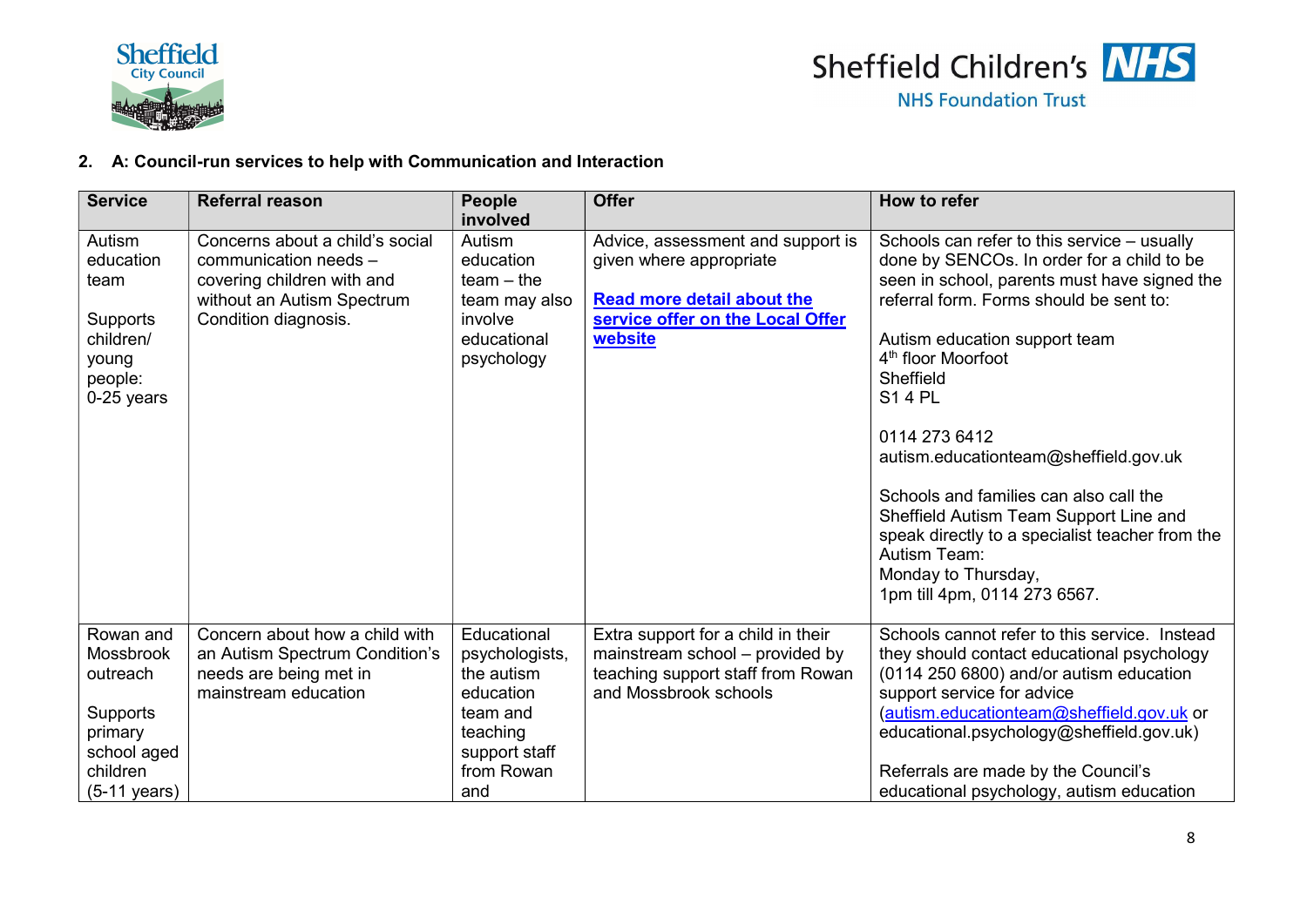



| <b>Service</b> | <b>Referral reason</b> | People<br>involved          | <b>Offer</b> | How to refer                                                                                                                                                                                                                                                                      |
|----------------|------------------------|-----------------------------|--------------|-----------------------------------------------------------------------------------------------------------------------------------------------------------------------------------------------------------------------------------------------------------------------------------|
|                |                        | <b>Mossbrook</b><br>schools |              | and SENDSARS team - they are considered<br>by educational psychology and autism<br>support service.<br>NB - All other types of support offered by<br>educational psychology and autism education<br>must have been tried before Rowan and<br>Mossbrook outreach support is given. |
|                |                        |                             |              |                                                                                                                                                                                                                                                                                   |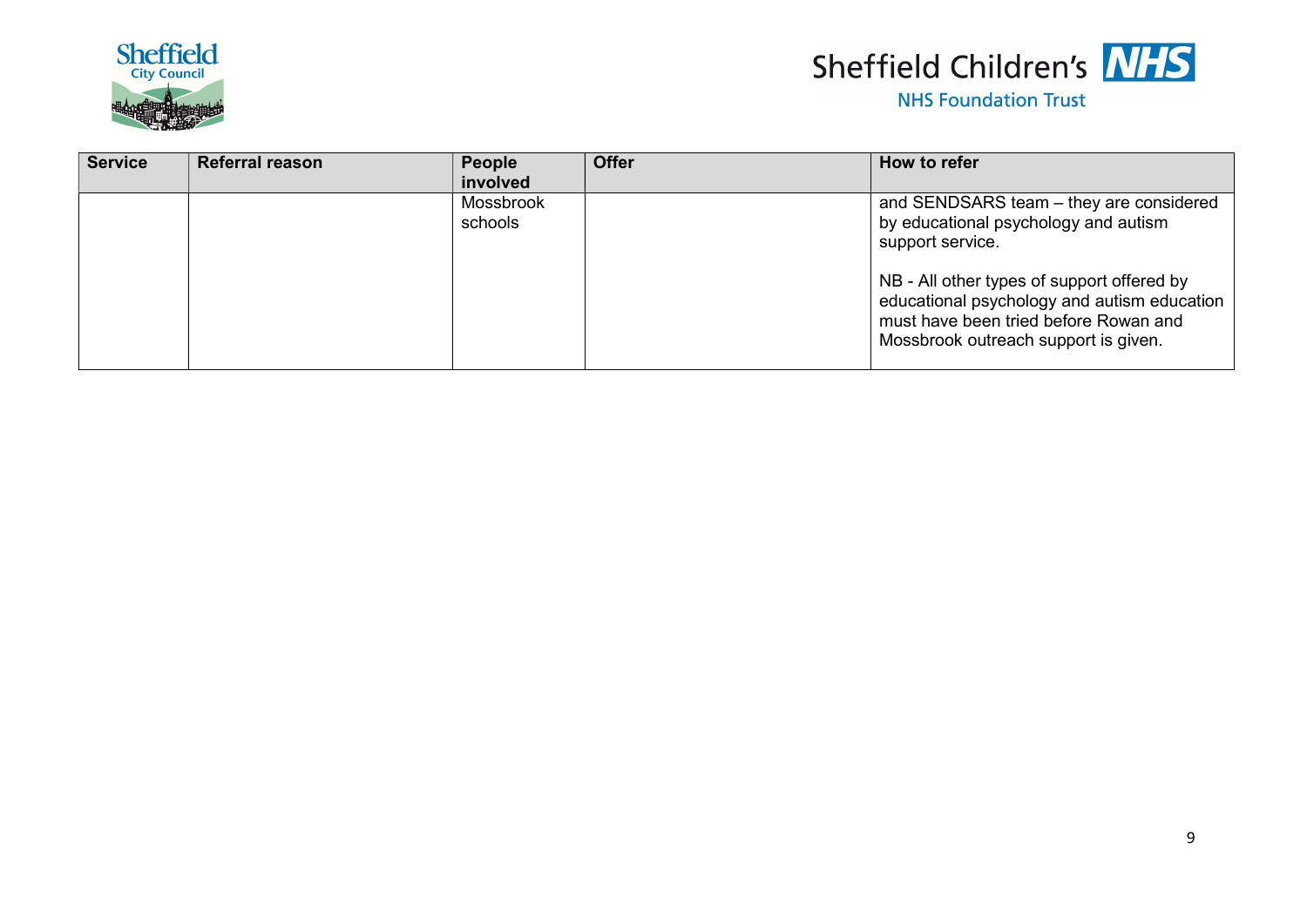

#### 2. B: Council-run services to help with Social, Emotional and Mental Health

| <b>Service</b>                                                                                                                   | <b>Referral reason</b>                                                                                                                                                                                                                                                                                                                                                                                                                                                                                                                                                              | <b>People</b><br>involved                                                                                                                                                                                                                                                  | <b>Offer</b>                                                                                                                                                                                                                                                                                                                                                                                                                                     | How to refer                                                                                                                                                                                                                                                                                                                                                                      |
|----------------------------------------------------------------------------------------------------------------------------------|-------------------------------------------------------------------------------------------------------------------------------------------------------------------------------------------------------------------------------------------------------------------------------------------------------------------------------------------------------------------------------------------------------------------------------------------------------------------------------------------------------------------------------------------------------------------------------------|----------------------------------------------------------------------------------------------------------------------------------------------------------------------------------------------------------------------------------------------------------------------------|--------------------------------------------------------------------------------------------------------------------------------------------------------------------------------------------------------------------------------------------------------------------------------------------------------------------------------------------------------------------------------------------------------------------------------------------------|-----------------------------------------------------------------------------------------------------------------------------------------------------------------------------------------------------------------------------------------------------------------------------------------------------------------------------------------------------------------------------------|
| Family,<br>Adult &<br>Community<br>Learning -<br>Progression<br>Team<br>Supports<br>children/<br>young<br>people:<br>11-16 years | Schools can refer when they are<br>concerned about a young<br>person of secondary school<br>age. In general young people<br>will need some of their learning<br>to be delivered outside a school<br>environment due to their needs<br><b>Alternative Provision can</b><br>support young people to:<br>• Develop their readiness to<br>learn;<br>Improve their chances of<br>making progress;<br>Achieve successful<br>transition between phases of<br>education towards<br>adulthood and employment;<br>and<br>Be supported to reintegrate<br>for excluded or disengaged<br>pupils. | The<br>progression<br>team staff<br>work with<br>Sheffield<br>Schools in<br>matching<br>alternative<br>provision from<br>our Alternative<br>Provision<br>Network (of 24<br>approved<br>providers)<br>The team meet<br>learners,<br>school staff<br>and parents/<br>carers. | Learners take part in a range of<br>activities/ interventions depending<br>on the alternative provider.<br>Learners are supported to explore<br>progression opportunities, gain<br>experience or a qualification,<br>and/or have a positive school<br>reengagement plan.<br>Where appropriate, young people<br>are supported back into school<br>attendance.<br><b>Read more detail about the</b><br>service offer on the Local Offer<br>website | Schools can refer and access alternative<br>provision and should discuss this with<br>families first.<br>Schools can contact or refer to the service<br>by:<br>Emailing: ECT@sheffield.gov.uk<br>Phoning: 0114 2296133<br>Or completing the online referral form:<br>www.lifelonglearningandskills.org/our-<br>facilities/14-25-progressions-team/14-16-<br>alternative-provision |
| <b>Exclusions</b><br>Team<br>Supports<br>children/                                                                               | Concern about a child at risk of<br>permanent exclusion or who has<br>already been permanently<br>excluded                                                                                                                                                                                                                                                                                                                                                                                                                                                                          | <b>Complex Case</b><br>Manager and<br><b>Exclusion and</b><br>reintegration<br>Officer                                                                                                                                                                                     | The team coordinates the Primary<br>and Secondary Inclusion Panels,<br>supporting schools which are<br>bringing cases to the panel and<br>providing support post-panel.                                                                                                                                                                                                                                                                          | Schools and professionals can contact:<br>Sarah.kelly@sheffield.gov.uk or 0114<br>2735750                                                                                                                                                                                                                                                                                         |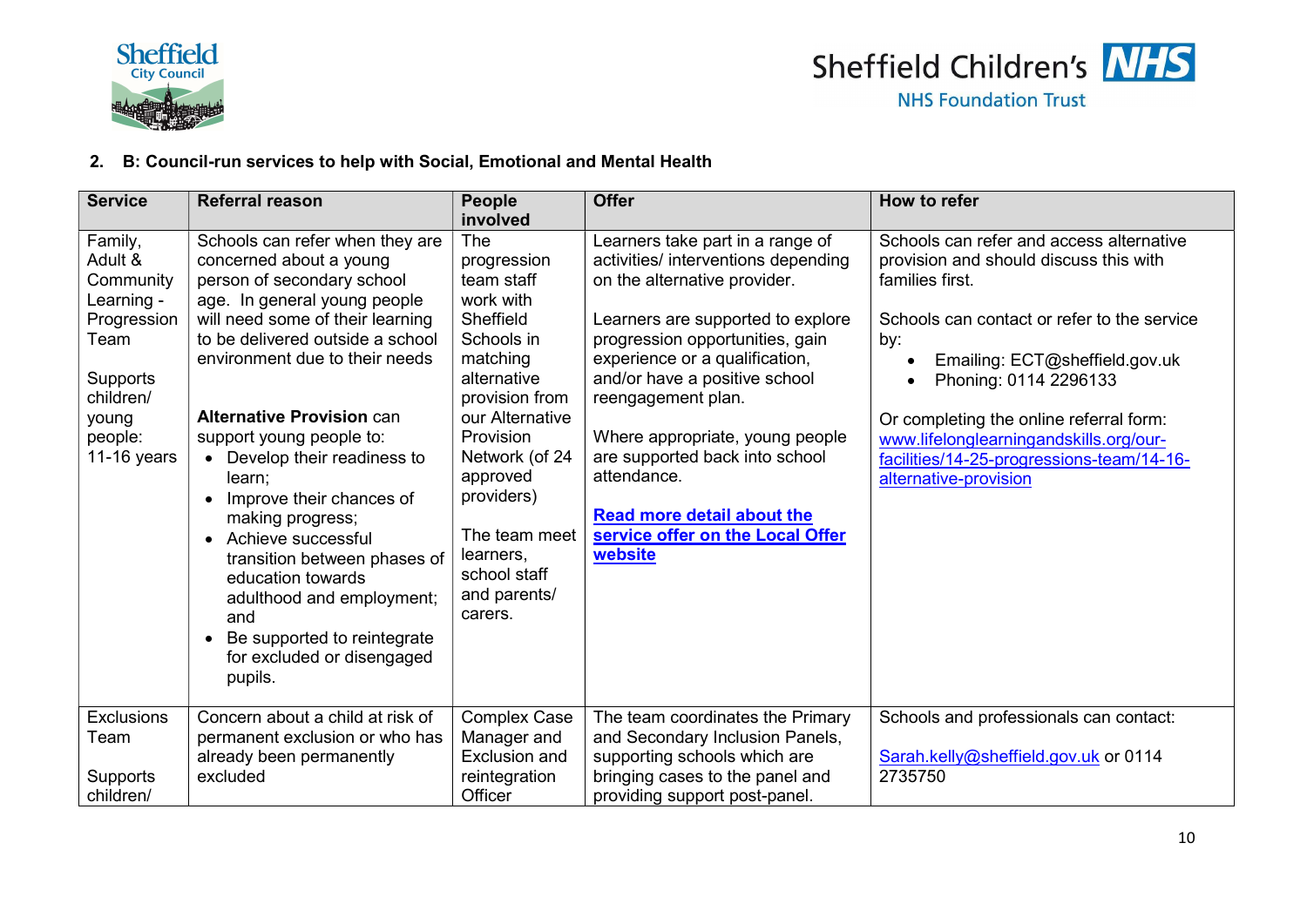



| <b>Service</b>                                                                                 | <b>Referral reason</b>                                                                                                                                | People<br>involved                                                                           | <b>Offer</b>                                                                                                                                                                                                                                        | How to refer                                                |
|------------------------------------------------------------------------------------------------|-------------------------------------------------------------------------------------------------------------------------------------------------------|----------------------------------------------------------------------------------------------|-----------------------------------------------------------------------------------------------------------------------------------------------------------------------------------------------------------------------------------------------------|-------------------------------------------------------------|
| young<br>people:<br>Primary and<br>secondary<br>school age                                     |                                                                                                                                                       |                                                                                              | The team also provides advice,<br>guidance and signposting to<br>schools for children at risk of<br>exclusion. (This may include<br>access to nurture, alternative<br>provision and additional support<br>from the Sheffield Inclusion<br>Service). | <b>Or</b><br>Genine.nuttall@sheffield.gov.uk<br>01142736197 |
| Becton<br>Hospital<br>School<br><b>Supports</b><br>children/<br>young<br>people:<br>5-16 years | Child has been admitted to an<br>inpatient ward at either Sheffield<br>Children's Hospital or the<br>Becton Centre for Young People<br>(Tier 4 CAMHs) | Medical Staff,<br>CAMH <sub>s</sub> and<br>School                                            | School teaches pupils until they are<br>discharged from hospital.<br><b>Read more detail about the</b><br>service offer on the Local Offer<br>website                                                                                               | Admission decisions made by medical<br>consultants          |
| Becton<br>Medical<br>Outreach                                                                  | Education for children where a<br>clinician has determined the<br>child is medically unable to<br>attend school                                       | Medical Staff,<br>Becton School,<br>and school<br>where pupil is<br>(and remains)<br>on roll | Becton Medical Outreach teach<br>pupils until they are medically able<br>to attend school.                                                                                                                                                          | Admission decisions made by medical<br>consultants          |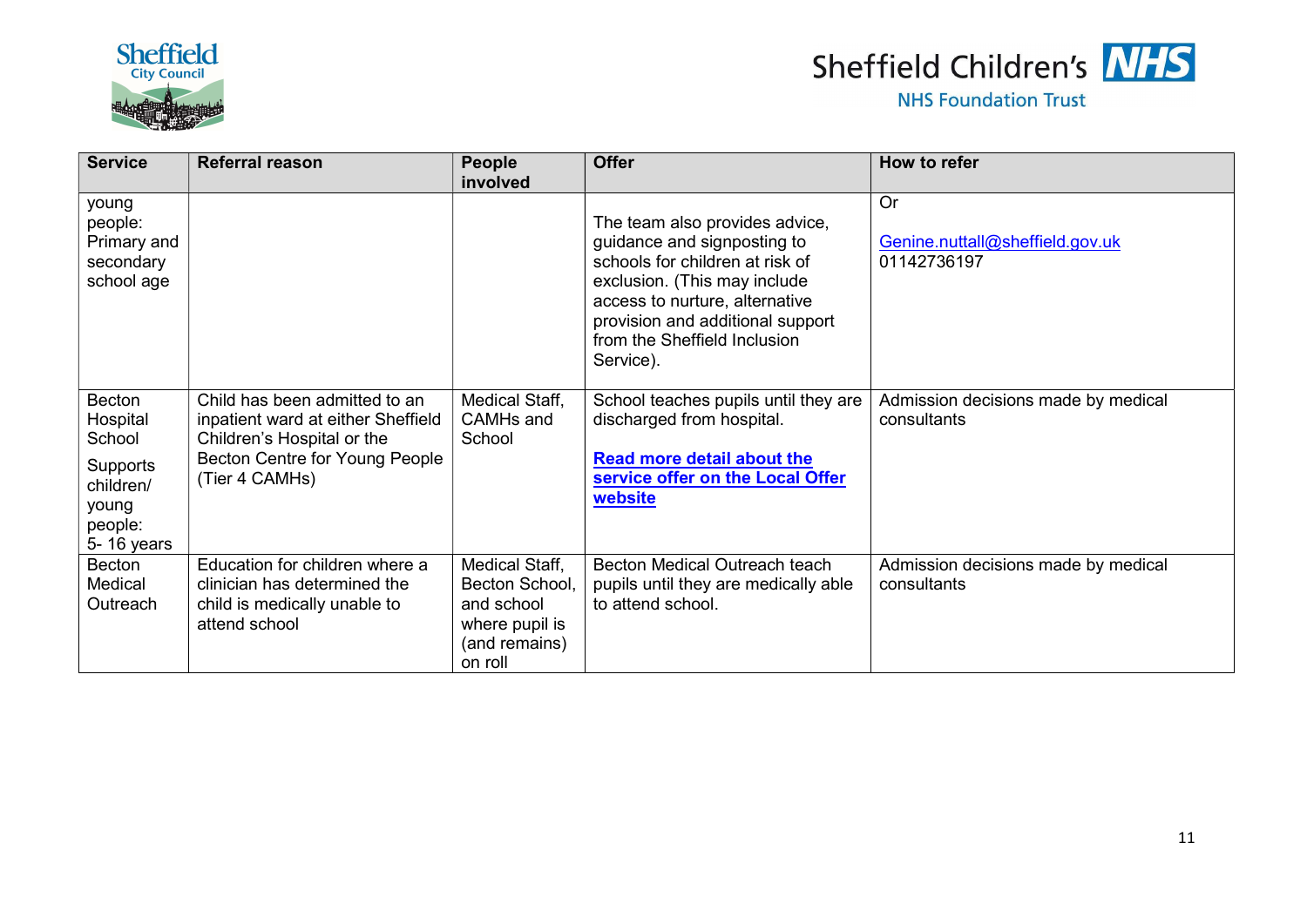

#### 2. C: Council-run services to help with Sensory and Physical Needs

| <b>Service</b>                                                                                                        | <b>Referral reason</b>                                                          | <b>People</b><br>involved                                             | <b>Offer</b>                                                                                                                                                                                                                                                                                                                                                                            | How to refer                                                                                                                                                                                                                                                                                                                                                                                                                    |
|-----------------------------------------------------------------------------------------------------------------------|---------------------------------------------------------------------------------|-----------------------------------------------------------------------|-----------------------------------------------------------------------------------------------------------------------------------------------------------------------------------------------------------------------------------------------------------------------------------------------------------------------------------------------------------------------------------------|---------------------------------------------------------------------------------------------------------------------------------------------------------------------------------------------------------------------------------------------------------------------------------------------------------------------------------------------------------------------------------------------------------------------------------|
| Service for<br>Deaf and<br>hearing<br>impaired<br>children<br>Supports<br>children/<br>young<br>people:<br>0-16 years | Concerns about a child's<br>hearing in the classroom                            | <b>SCC Service</b><br>for Deaf and<br>HI Children                     | Advisory support to educational<br>settings on inclusion strategies,<br>including the physical environment,<br>use of specialist equipment,<br>teaching strategies and<br>differentiation. Monitoring visits or<br>direct teaching support to child or<br>young person.<br><b>Read more detail about the</b><br>service offer on the Local Offer<br>website                             | Referrals usually come from Hearing<br>Services, Sheffield Children's Hospital.<br>Schools can also refer (e.g. if a child is new<br>to the city) as long as they have parental<br>consent, see referral and consent to share<br>information letter.<br>The Service endeavours to see new referrals<br>within 15 working days of referral.<br>Contact: Anne Wilson, Peripatetic Team<br>Leader<br>Anne.Wilson2@sheffield.gov.uk |
| Vision<br>Support<br>Service<br>Supports<br>children/<br>young<br>people:<br>0-25 years                               | Concerns about a child's vision<br>or recent diagnosis of visual<br>impairment. | <b>SCC Vision</b><br>Support<br>Service and<br>ophthalmology<br>(NHS) | Advisory and direct teaching<br>support to a child or young person<br>at home and educational setting.<br>Support may include providing<br>assistive technology, training in<br>specialist skills, providing modified<br>learning resources, curriculum<br>adaptation and intervention<br>teaching.<br><b>Read more detail about the</b><br>service offer on the Local Offer<br>website | Sheffield Children's Hospital's ophthalmology<br>department usually refer to the service.<br>Schools can also refer (e.g. if a child is new<br>to the city) as long as they have parental<br>consent and the child has a visual impairment<br>diagnosis. (See referral and consent to share<br>information letter)<br>Contact: Joanne Hogg<br>jhogg@taptonschool.co.uk<br>Tel: 0114 2941201                                     |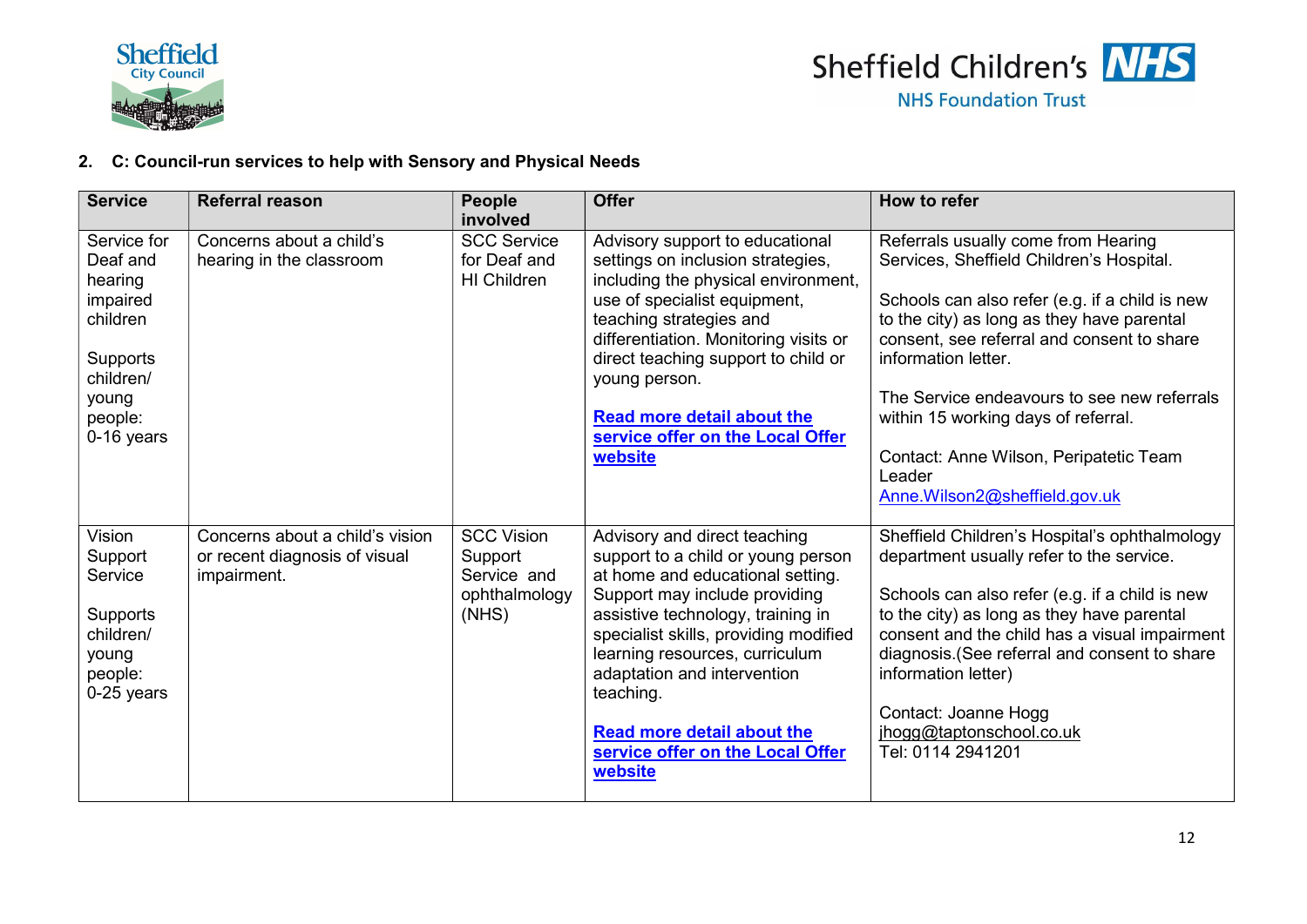



#### 3. Social Care

| <b>Service</b>                                                                                          | <b>Referral reason</b>                                                                                                                                                      | <b>People</b><br>involved                                                                | <b>Offer</b>                                                                                                                                                                                                                                                                                                                                                                                                                                                                                                                | How to refer                                                                                                                                                                                                                          |
|---------------------------------------------------------------------------------------------------------|-----------------------------------------------------------------------------------------------------------------------------------------------------------------------------|------------------------------------------------------------------------------------------|-----------------------------------------------------------------------------------------------------------------------------------------------------------------------------------------------------------------------------------------------------------------------------------------------------------------------------------------------------------------------------------------------------------------------------------------------------------------------------------------------------------------------------|---------------------------------------------------------------------------------------------------------------------------------------------------------------------------------------------------------------------------------------|
| Parenting<br>support                                                                                    | Parents and carers would like<br>some practical advice and<br>support with parenting.                                                                                       | The parenting<br>team                                                                    | There are a range of services on<br>offer including online parenting<br>courses, discussion groups and<br>parenting programmes.<br>A selection of discussion groups<br>also run in different languages.<br>Programmes include<br>Stepping Stones - a programme<br>for parents of children aged 0-12<br>who have a disability. Builds<br>parenting skills for promoting<br>children's development, social<br>competence and self-control<br><b>Read more detail about the</b><br>service offer on the Local Offer<br>website | More information is online at<br>www.sheffield.gov.uk/parenting<br>Contact the Parenting Team on 0114 205<br>7243<br>Parents can self-refer for parenting support.<br>NB - schools can also contact the team on a<br>parent's behalf. |
| Children with<br><b>Disabilities</b><br>Team<br>Supports<br>children/<br>young<br>people:<br>0-16 years | Where social care support is<br>needed due to a child's<br>disability, where this is the<br>primary need and an<br>assessment is required to<br>consider support provision. | Social workers<br>and support<br>workers in<br>consultation<br>with partner<br>agencies. | The service offers support to<br>children and young people aged 0-<br>16<br>Social workers undertake an<br>assessment to inform planning and<br>social care provision.<br>This will be a holistic assessment                                                                                                                                                                                                                                                                                                                | Parents/carers, members of the public and<br>professionals can refer to the service by<br>contacting Sheffield's Safeguarding Hub:<br>0114 273 4855                                                                                   |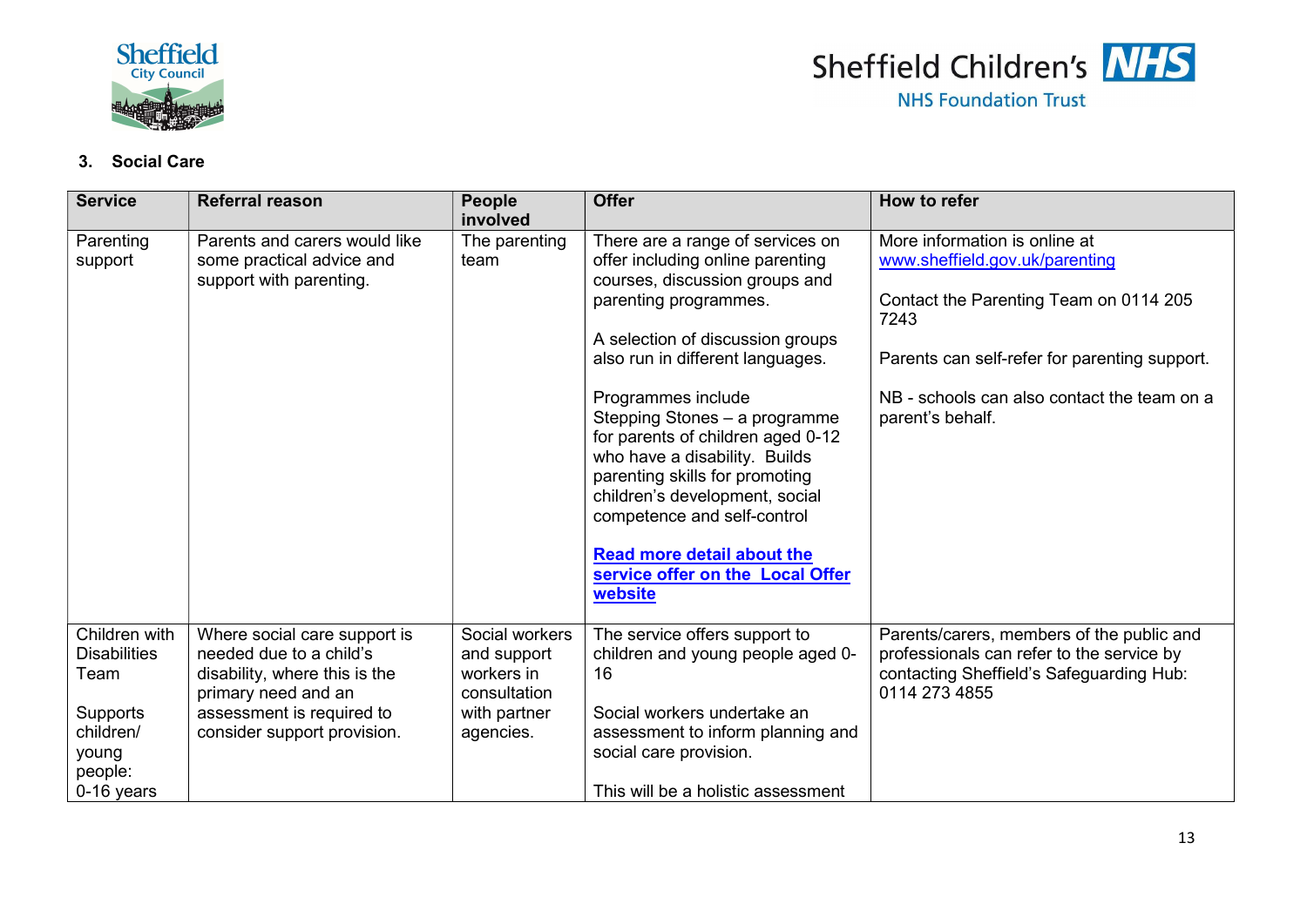

# Sheffield Children's NHS

| <b>Service</b>                                                                                                                                  | <b>Referral reason</b>                                                                                                                                                        | People<br>involved                                                 | <b>Offer</b>                                                                                                                                                                                                                                                                                                                                                                                                                                                                      | How to refer                                                                                                                                                                                                                                                                                                                                                            |
|-------------------------------------------------------------------------------------------------------------------------------------------------|-------------------------------------------------------------------------------------------------------------------------------------------------------------------------------|--------------------------------------------------------------------|-----------------------------------------------------------------------------------------------------------------------------------------------------------------------------------------------------------------------------------------------------------------------------------------------------------------------------------------------------------------------------------------------------------------------------------------------------------------------------------|-------------------------------------------------------------------------------------------------------------------------------------------------------------------------------------------------------------------------------------------------------------------------------------------------------------------------------------------------------------------------|
|                                                                                                                                                 |                                                                                                                                                                               |                                                                    | that includes information from other<br>professionals working with the<br>family.                                                                                                                                                                                                                                                                                                                                                                                                 |                                                                                                                                                                                                                                                                                                                                                                         |
| Preparation<br>for Adulthood<br>(PAT)<br>This service<br>is for young<br>people aged<br>16 to 25<br>years old<br>who have an<br><b>EHC Plan</b> | Concerns about what a child or<br>young adult will do when they<br>leave education.<br>When families need support<br>meeting the care needs of<br>young people aged 16 to 25. | Social workers<br>and care<br>managers in<br>the PAT team.         | Support given includes:<br>• Guiding and linking to the<br>services available for people<br>over 16 still in education.<br>Helping plan for the future<br>$\bullet$<br>including services for people<br>when they leave education.<br>Providing support to families<br>$\bullet$<br>who are struggling to meet the<br>care needs of children and<br>young adults with disabilities.<br>Completion of care act<br>$\bullet$<br>assessments to support<br>transition to adult life. | Over 18's are able to refer themselves by<br>calling 0114 273 4908, emailing<br>Fieldwork-CDTBS@sheffield.gov.uk, or<br>visiting First Contact, Howden House, 1,<br>Union St, Sheffield S1 2SH.<br>Parents/carers, individuals and professionals<br>- including schools - can also refer to the<br>service by contacting Sheffield's<br>Safeguarding Hub: 0114 273 4855 |
| SNIPS-<br>Special<br>needs                                                                                                                      | Parents and carers need a<br>break from their caring<br>responsibilities and/or there is a                                                                                    | Play care<br>mentors (who<br>match children                        | Help is given to clubs to enable<br>them to be inclusive.                                                                                                                                                                                                                                                                                                                                                                                                                         | Parents and carers can refer themselves to<br>the service by contacting SNIPS: 0114 273<br>5368 or                                                                                                                                                                                                                                                                      |
| inclusion play<br>care service /<br>Early Help<br>Team                                                                                          | barrier to children being<br>included in mainstream<br>activities.                                                                                                            | to an activity<br>and support<br>clubs to<br>become<br>inclusive). | Families are matched to an<br>appropriate short break.<br>Families are helped to become an<br>employer when they are in receipt                                                                                                                                                                                                                                                                                                                                                   | SnipsBusinessSupport@sheffield.gov.uk<br>A parent/carer can apply for a short break<br>activity - this could be after school, at<br>weekends or in school holidays.                                                                                                                                                                                                     |
| Supports<br>children/<br>young<br>people:<br>5-18 years                                                                                         |                                                                                                                                                                               | Inclusion<br>officers (who<br>complete early<br>help               | of a direct payment to meet care<br>needs.<br>The direct payments and short<br>break services are reviewed                                                                                                                                                                                                                                                                                                                                                                        | If they meet criteria, the service offers to<br>match a child to an activity which gives the<br>parent/carer a short break from their caring<br>responsibilities.                                                                                                                                                                                                       |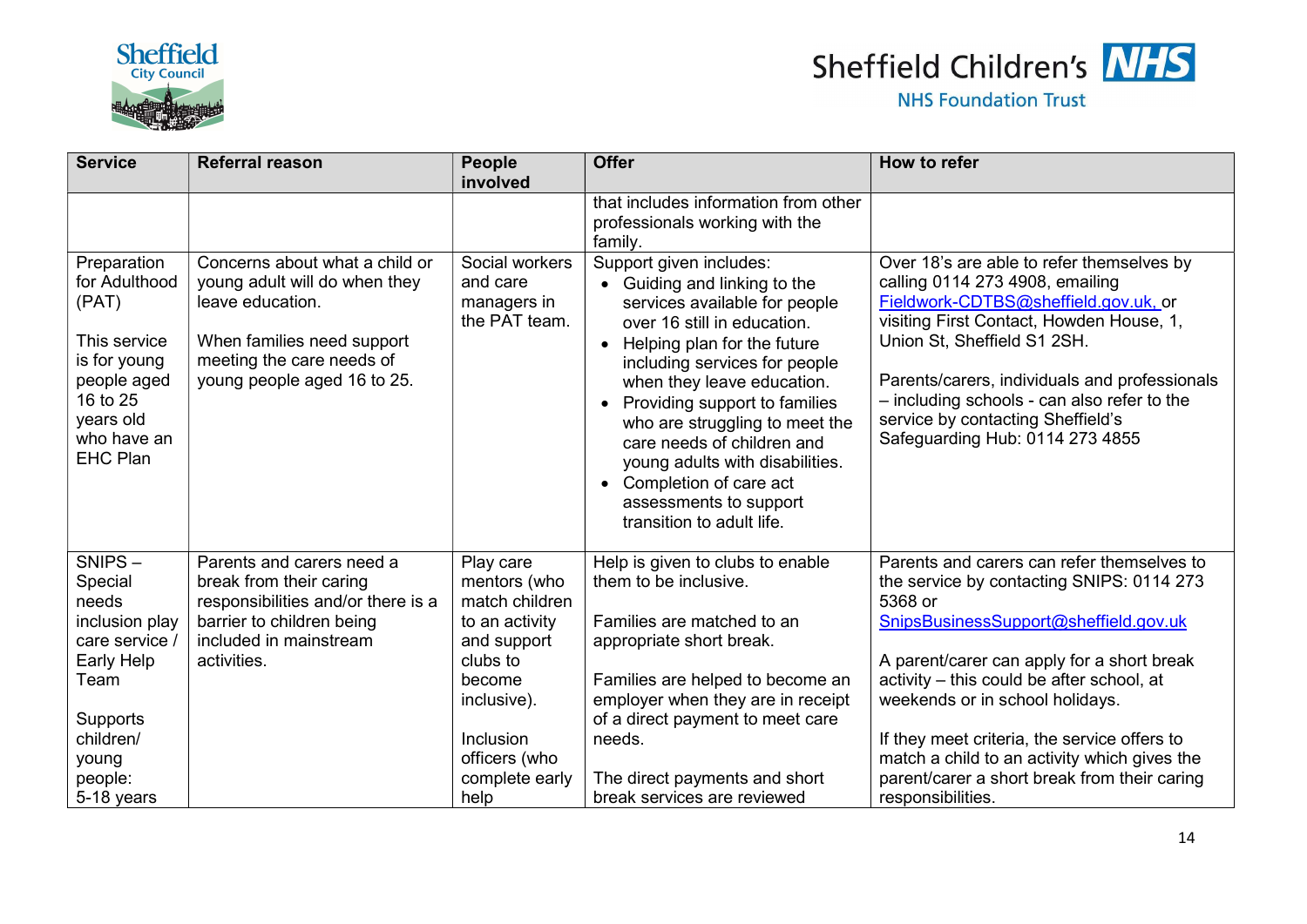



| <b>Service</b>                                             | <b>Referral reason</b>                                        | People<br>involved                                                                                                                               | <b>Offer</b>                                                                                                                                                                                                                                                                              | How to refer                                                                                                                                                                                                                                                                                                                                                                                                                                                                                                                                                                                                                                                                 |
|------------------------------------------------------------|---------------------------------------------------------------|--------------------------------------------------------------------------------------------------------------------------------------------------|-------------------------------------------------------------------------------------------------------------------------------------------------------------------------------------------------------------------------------------------------------------------------------------------|------------------------------------------------------------------------------------------------------------------------------------------------------------------------------------------------------------------------------------------------------------------------------------------------------------------------------------------------------------------------------------------------------------------------------------------------------------------------------------------------------------------------------------------------------------------------------------------------------------------------------------------------------------------------------|
|                                                            |                                                               | assessments $-$<br>and look at<br>what support<br>they can put in<br>place to help<br>families).<br><b>Direct</b><br>payments<br>support officer | annually to make sure they are still<br>meeting needs.<br><b>Read more detail about the</b><br>service offer on the Local Offer<br>website                                                                                                                                                | Parents/carers, schools and other<br>professionals working with the child can also<br>request an assessment which can give a<br>direct payment and/or be-friending $-$ as well<br>as a short break activity.<br>This should be done by contacting Sheffield's<br>Safeguarding Hub: 0114 273 4855<br>Schools – or other professionals who work<br>with the child $-$ can also refer directly to<br>SNIPs if they are doing an assessment and<br>want to make a request to the Early Help<br>Panel (chaired by SNIPS) for short break<br>services including activities, direct payments<br>and be-friending. Contact 0114 273 5368 or<br>SnipsBusinessSupport@sheffield.gov.uk |
| Short break<br>grants for<br>children with<br>disabilities | online:<br>www.sheffield.gov.uk/home/social-care/short-breaks |                                                                                                                                                  |                                                                                                                                                                                                                                                                                           | Families with a child or young person with a disability aged 0-18 years can apply for a short break grant. Further information is available                                                                                                                                                                                                                                                                                                                                                                                                                                                                                                                                  |
| Sheffield<br>Safeguarding<br>Hub                           | Safeguarding concerns about a<br>child/young person           | Social<br>workers,<br>health staff,<br>domestic<br>abuse advisors<br>and South<br>Yorkshire<br>Police                                            | You will be put through to a trained<br>'screening' social worker, who will<br>take information from you and<br>Offer advice and make a<br>$\bullet$<br>decision on how the concern<br>will be dealt with<br>Tell you what will happen next<br>If you are a professional and<br>$\bullet$ | Anyone – schools, professionals, members of<br>the public etc can call 0114 273 4855 at any<br>time, including parents.                                                                                                                                                                                                                                                                                                                                                                                                                                                                                                                                                      |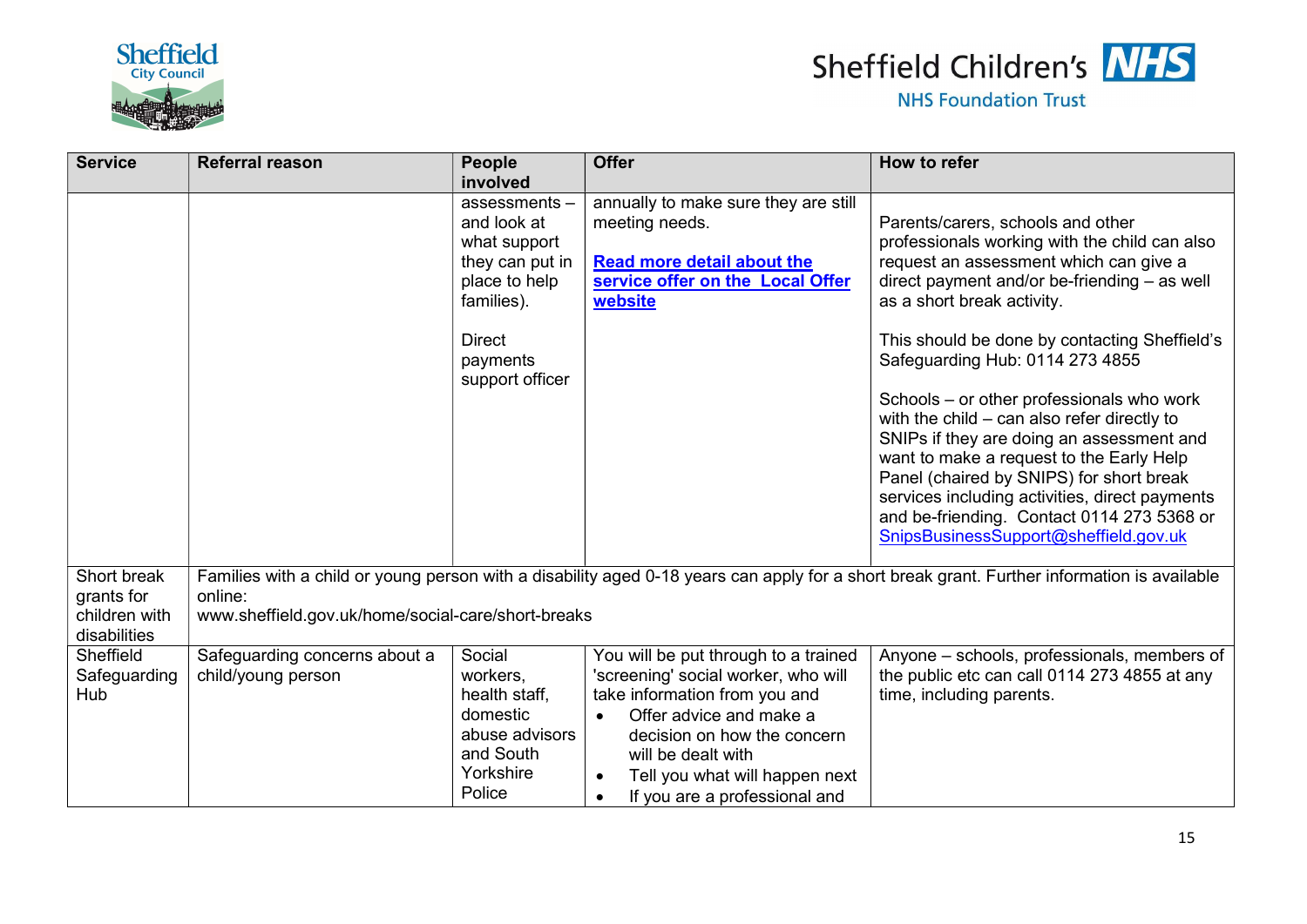



| <b>Service</b> | <b>Referral reason</b> | <b>People</b><br>involved | <b>Offer</b>                                                                                                                                                                                                                                                                                                                                                                                                                | How to refer |
|----------------|------------------------|---------------------------|-----------------------------------------------------------------------------------------------------------------------------------------------------------------------------------------------------------------------------------------------------------------------------------------------------------------------------------------------------------------------------------------------------------------------------|--------------|
|                |                        |                           | your concerns are not<br>considered to require an<br>immediate response but meet<br>the threshold for social care<br>intervention you will be asked<br>you to complete a Multi-<br><b>Agency Confirmation Form</b><br>(MACF) to be completed and<br>returned to the Safeguarding<br>HUB within 24 hours<br>(Telephone advice given to<br>professionals will not be<br>recorded unless am immediate<br>response is required) |              |
|                |                        |                           | We will update Parents/Carers and<br>Professionals of the outcome in<br>writing within 3 days of all<br>completed referrals.                                                                                                                                                                                                                                                                                                |              |
|                |                        |                           | Members of the public can discuss<br>their concerns in confidence and if<br>necessary, anonymously.                                                                                                                                                                                                                                                                                                                         |              |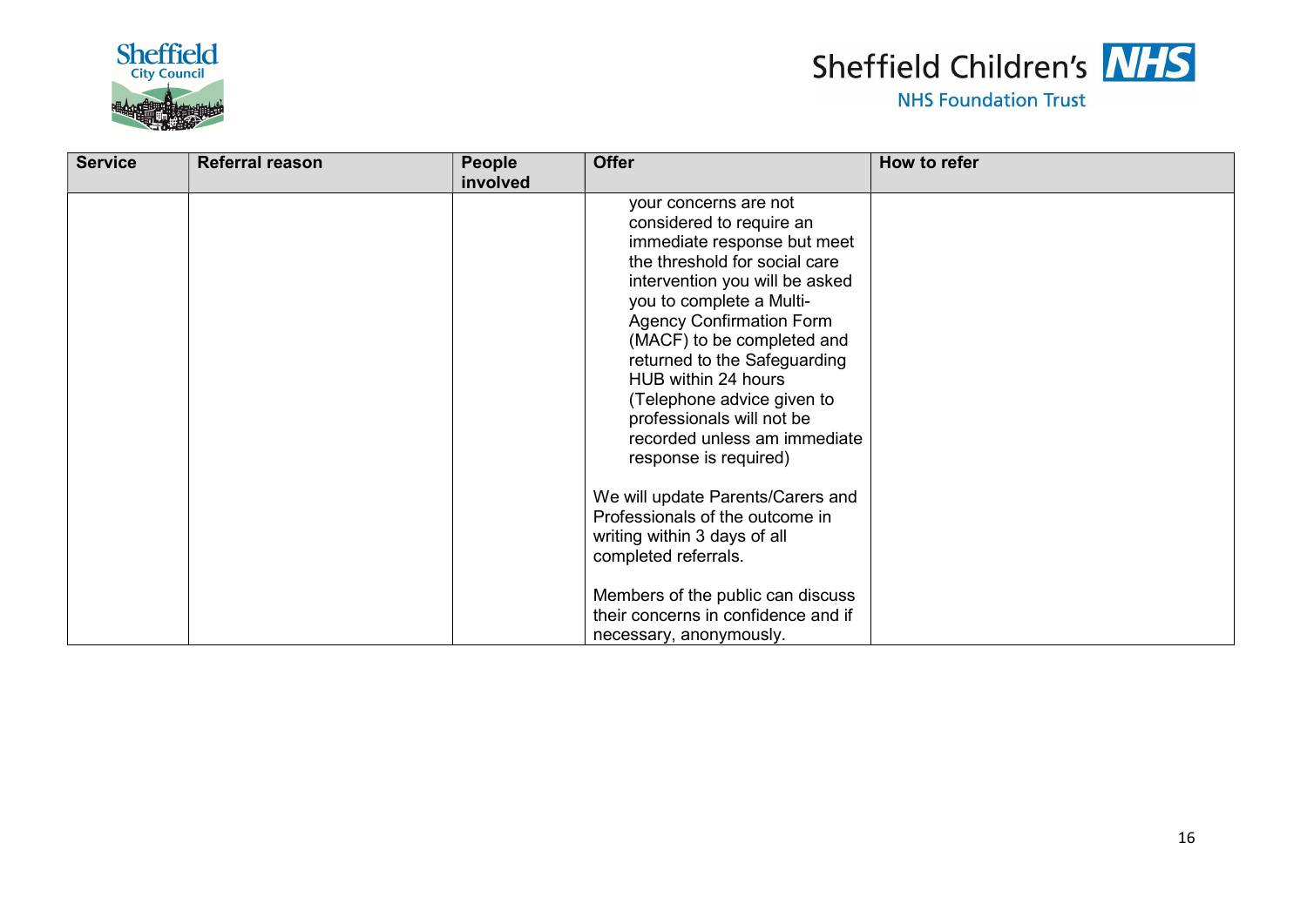



#### 4. Pathways from education to Health – NB: services for children and young people aged 0-19 years old unless otherwise stated

| <b>Clinical Service</b>  | <b>Referral reason</b>                                   | <b>Clinicians</b><br>involved | <b>Outcome</b>                                                                               | How to refer                                                                                                                                                                                      |
|--------------------------|----------------------------------------------------------|-------------------------------|----------------------------------------------------------------------------------------------|---------------------------------------------------------------------------------------------------------------------------------------------------------------------------------------------------|
| Speech and<br>Language   | Concerns re communication -<br>speech sounds, expressive | Speech and<br>Language        | Assessment, advice<br>and treatment where                                                    | Anybody can refer with parental consent. In order<br>for the child to be seen in school, parents must                                                                                             |
| <b>Therapy</b>           | formulation, understanding,<br>social communication      | Therapist                     | appropriate                                                                                  | have signed the referral form.<br>New referrals will be seen within 12 weeks.                                                                                                                     |
|                          |                                                          |                               |                                                                                              | Contact: Elizabeth Oliver (admin)                                                                                                                                                                 |
|                          |                                                          |                               |                                                                                              | Tel: 2262333                                                                                                                                                                                      |
| <b>Visual Impairment</b> | Concerns about eye health<br>and visual function.        | Consultant<br>ophthalmologist | Assessment and<br>Diagnosis.                                                                 | Schools cannot refer directly to Eye care health<br>services.                                                                                                                                     |
|                          |                                                          | Orthoptist                    | Access to low vision<br>services.                                                            | Referrals must come from a health professional (eg<br>GP, consultant, optician)                                                                                                                   |
|                          |                                                          |                               | <b>Referral to Vision</b><br>Support Service and<br>Sheffield Royal<br>Society for the Blind |                                                                                                                                                                                                   |
| Audiology -<br>hearing   | Concerns re hearing                                      | Audiologist                   | Assessment and<br>treatment                                                                  | Schools are able to refer directly to audiology.<br>Referrals should be made by letter stating the<br>reason for the request and the child's details.<br>Include as much information as possible, |
| Audiology                |                                                          |                               |                                                                                              | particularly about the child's behaviour, language                                                                                                                                                |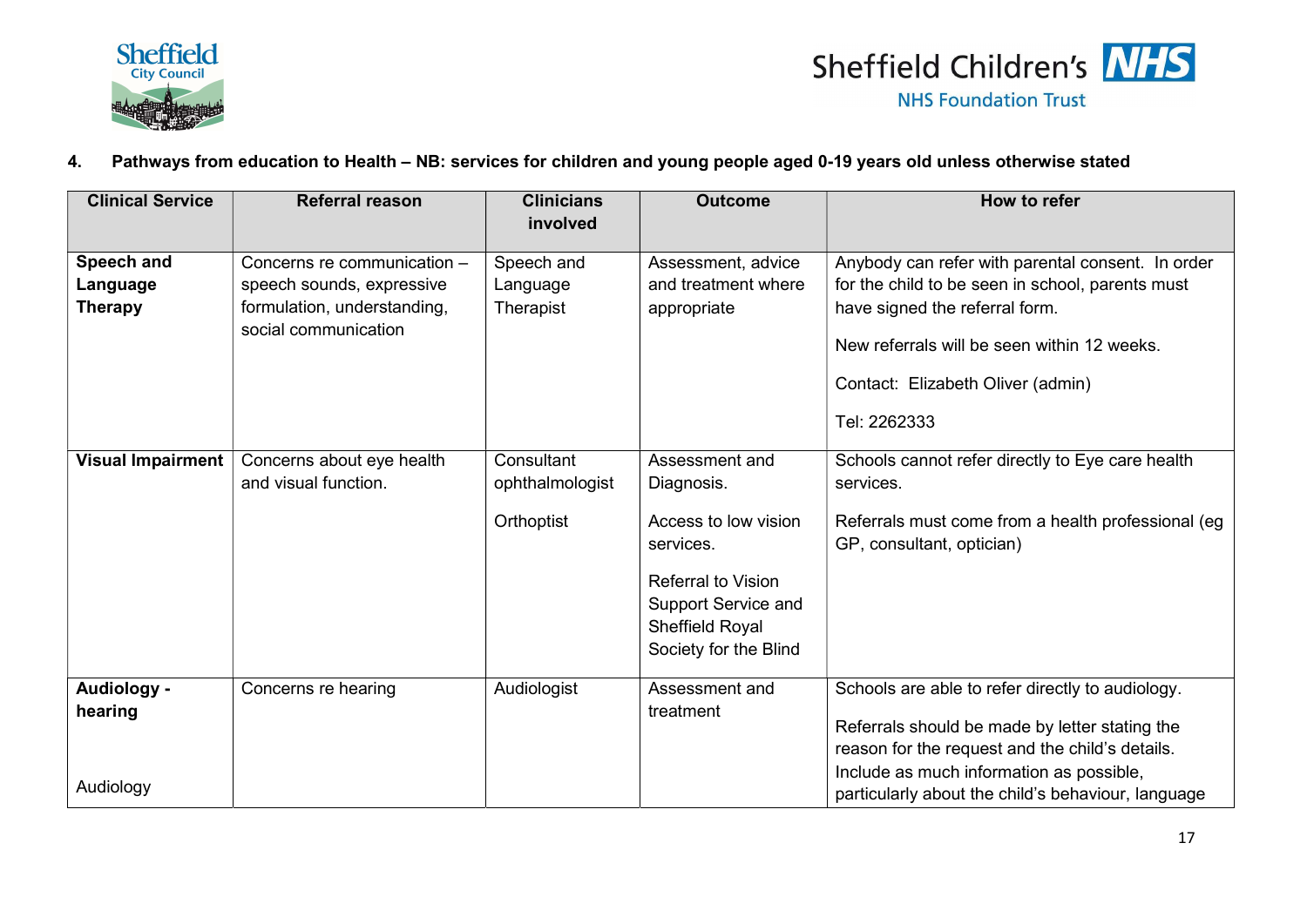



| <b>Clinical Service</b>                                                                                       | <b>Referral reason</b>                                                                                                                                                                                                                                                                                                                                                             | <b>Clinicians</b><br>involved   | <b>Outcome</b>                       | How to refer                                                                                                                                                                                                                                                                                                                                                  |
|---------------------------------------------------------------------------------------------------------------|------------------------------------------------------------------------------------------------------------------------------------------------------------------------------------------------------------------------------------------------------------------------------------------------------------------------------------------------------------------------------------|---------------------------------|--------------------------------------|---------------------------------------------------------------------------------------------------------------------------------------------------------------------------------------------------------------------------------------------------------------------------------------------------------------------------------------------------------------|
| department<br>Sheffield Children's<br>Hospital (SCH)                                                          |                                                                                                                                                                                                                                                                                                                                                                                    |                                 |                                      | development, and general development. Parent's<br>telephone number is really useful as we operate a<br>reminder service. If an interpreter is required,<br>please state this clearly.<br>Referral agents are informed of the outcome of the<br>assessment. Assessments should be offered<br>within 6 weeks.<br><b>Contact: Theresa Loxley</b><br>Tel: 2717450 |
| <b>Audiology</b><br><b>Auditory</b><br><b>Processing</b><br>difficulties (APD)<br>Audiology<br>department SCH | Child<br>has<br>processing<br>difficulties over and above that<br>which can be accounted for by<br>language difficulties. Child's<br>performance varies in different<br>environments (e.g. classroom<br>$1:1$ ).<br>Child<br>reports<br><b>VS</b><br>difficulties<br>listening<br>in the<br>classroom. Child can follow<br>written instructions better than<br>spoken instructions | Audiologist                     | Assessment<br>and<br>advice          | Referral is made to audiology department with<br>specific request for APD assessment. Schools can<br>refer directly, but it is probably best to refer to<br>Speech and Language Therapy (SLT) first to rule<br>out language difficulties.                                                                                                                     |
| <b>CAMHS</b>                                                                                                  | For children who are<br>experiencing difficulties which                                                                                                                                                                                                                                                                                                                            | Mental health<br>workers from a | Assessment and<br>advice / treatment | Currently schools cannot refer directly. Referrals<br>must come from GPs, Social Workers, Educational                                                                                                                                                                                                                                                         |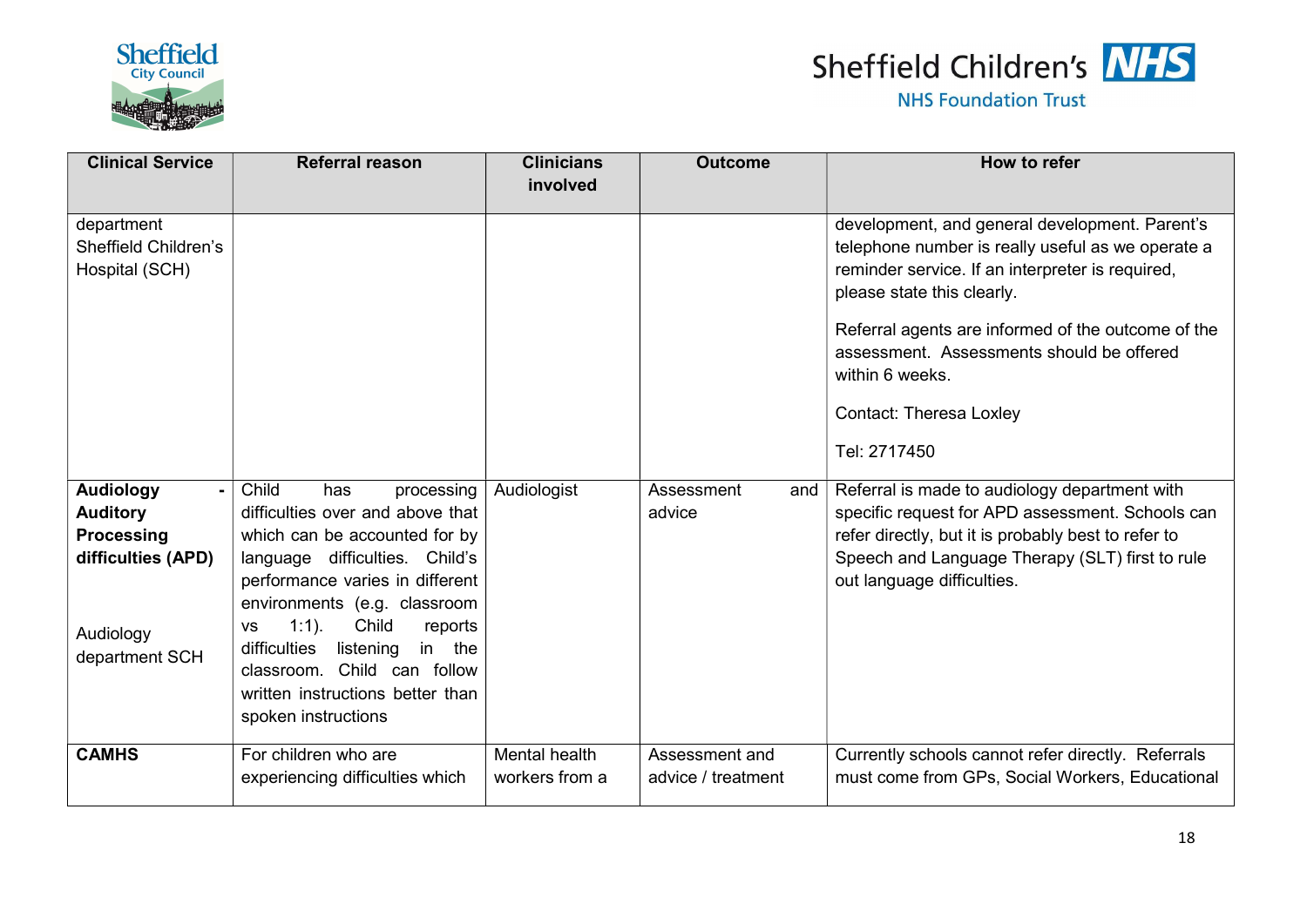



| <b>Clinical Service</b>                                                                                                                                                                      | <b>Referral reason</b>                                                                                                                                                                                | <b>Clinicians</b><br>involved                                                   | <b>Outcome</b>                     | How to refer                                                                                                                                                                                                                                                                                                                                                                                                                         |
|----------------------------------------------------------------------------------------------------------------------------------------------------------------------------------------------|-------------------------------------------------------------------------------------------------------------------------------------------------------------------------------------------------------|---------------------------------------------------------------------------------|------------------------------------|--------------------------------------------------------------------------------------------------------------------------------------------------------------------------------------------------------------------------------------------------------------------------------------------------------------------------------------------------------------------------------------------------------------------------------------|
| <b>CAMHS Single</b><br>Point of Access<br>Centenary House,<br>Heritage Park,<br><b>Albert Terrace</b><br>Road, S6 3BR                                                                        | are seriously impacting on<br>their mental health and<br>emotional wellbeing.                                                                                                                         | range of<br>professions                                                         |                                    | Psychologists, Paediatricians and Clinical<br>Psychologists at SCH or via MAST.<br>The referral process for CAMHS is changing with<br>changes being in place by March 19. Stakeholders<br>will be involved in the process.<br>Contact: Duty Team: 2716540                                                                                                                                                                            |
| Developmental<br>Coordination<br>Disorders (DCD)<br>Team:<br><b>Motor</b><br>coordination<br>difficulties<br>(suspected<br>DCD/dyspraxia)<br><b>DCD Team</b><br>Ryegate Children's<br>Centre | The child has fine/gross motor<br>difficulties (in the absence of a<br>physical disability or mod-<br>severe learning difficulty)<br>which are having a significant<br>impact on their every day life | Specialist DCD<br>Therapist<br>(Physiotherapist /<br>Occupational<br>Therapist) | Assessment / advice /<br>treatment | New referrals must come from a health<br>professional (eg GP, Ryegate consultant, speech<br>and language therapy). Schools cannot refer<br>directly. Parents must go to the GP to ask for a<br>referral if no other health professional is already<br>involved.<br>If the child has been seen in the past by the service<br>and discharged, the parent or school can re-refer.<br><b>Contact: Jenny Featherstone</b><br>Tel: 2717610 |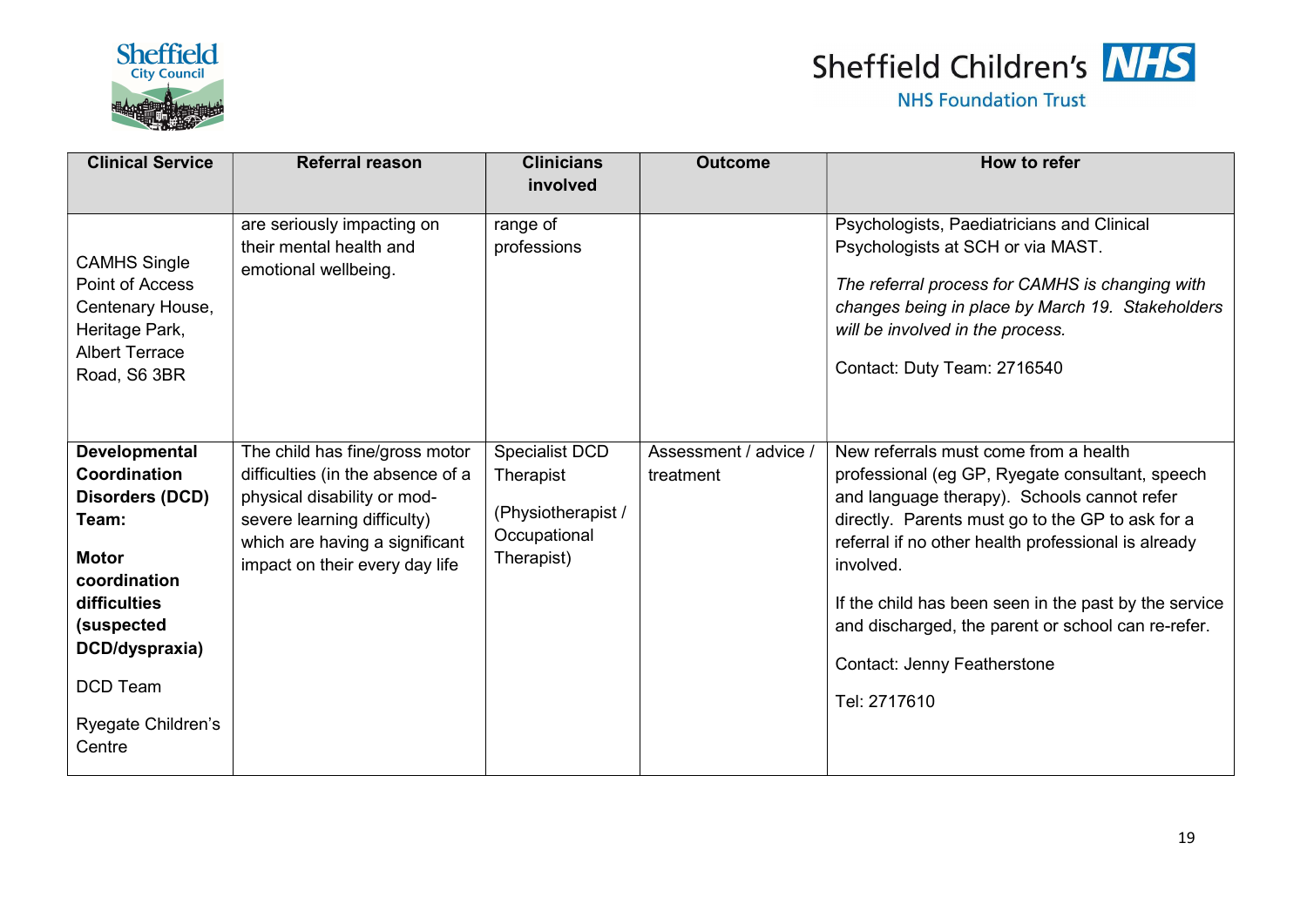



| <b>Clinical Service</b>                                                                                                                                                                         | <b>Referral reason</b>                                                                                                                                                                                                                                   | <b>Clinicians</b><br>involved | <b>Outcome</b>                     | How to refer                                                                                                                                                                                                                                                                                                                                                                                                                  |
|-------------------------------------------------------------------------------------------------------------------------------------------------------------------------------------------------|----------------------------------------------------------------------------------------------------------------------------------------------------------------------------------------------------------------------------------------------------------|-------------------------------|------------------------------------|-------------------------------------------------------------------------------------------------------------------------------------------------------------------------------------------------------------------------------------------------------------------------------------------------------------------------------------------------------------------------------------------------------------------------------|
|                                                                                                                                                                                                 |                                                                                                                                                                                                                                                          |                               |                                    |                                                                                                                                                                                                                                                                                                                                                                                                                               |
| <b>Mainstream</b><br><b>Schools</b><br>Physiotherapy<br>Team:<br><b>Physical disability</b><br>and/or moderate<br>learning<br>difficulties<br>Ryegate Children's<br>Centre                      | The child has mobility issues<br>and/or gross motor difficulties<br>which are impacting on their<br>every day life.                                                                                                                                      | Physiotherapist               | Assessment / advice /<br>treatment | New referrals must come from a health<br>professional (eg GP, Ryegate consultant, speech<br>and language therapy). Schools cannot refer<br>directly. Parents must go to the GP to ask for a<br>referral if no other health professional is already<br>involved.<br>If the child has been seen in the past by the service<br>and discharged, the parent or school can re-refer.<br><b>Contact: Jenny Featherstone</b>          |
|                                                                                                                                                                                                 |                                                                                                                                                                                                                                                          |                               |                                    | Tel: 2717610                                                                                                                                                                                                                                                                                                                                                                                                                  |
| <b>Mainstream</b><br><b>Schools</b><br><b>Occupational</b><br><b>Therapy Team:</b><br><b>Physical disability</b><br>and/or moderate<br>learning<br>difficulties<br>Ryegate Children's<br>Centre | The child requires<br>equipment/adaptations to<br>access the school environment<br>and curriculum and/or has fine<br>motor difficulties and/or<br>difficulty with activities of daily<br>living, which are having a<br>significant impact on daily life. | Occupational<br>Therapist     | Assessment / advice /<br>treatment | New referrals must come from a health<br>professional (eg GP, Ryegate consultant, speech<br>and language therapy). Schools cannot refer<br>directly. Parents must go to the GP to ask for a<br>referral if no other health professional is already<br>involved.<br>If the child has been seen in the past by the service<br>and discharged, the parent or school can re-refer.<br>Contact: Jenny Featherstone<br>Tel: 2717610 |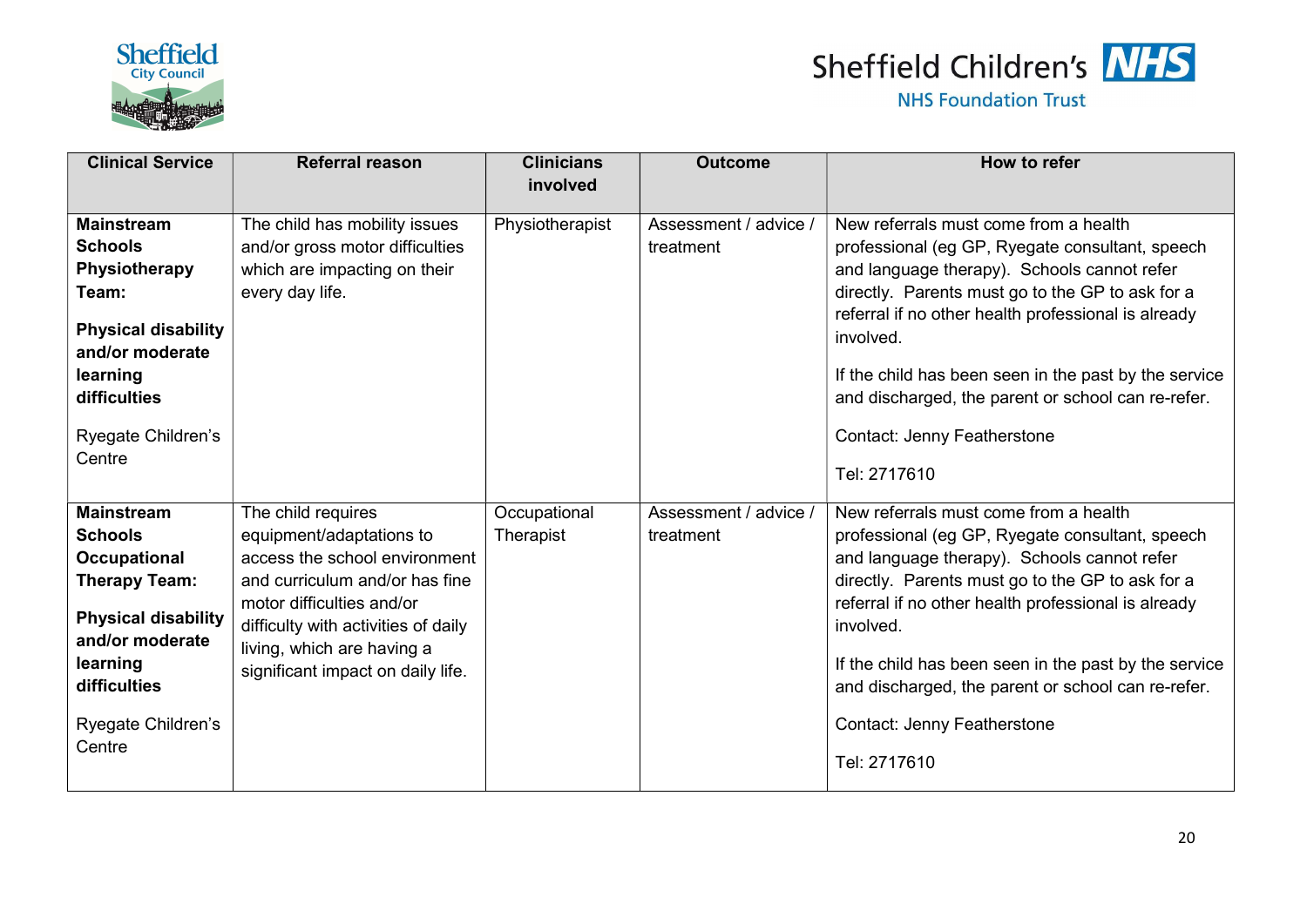



| <b>Clinical Service</b>                                                                                                                                                      | <b>Referral reason</b>                                                                                                                                                                                                                                                             | <b>Clinicians</b>                                                   | <b>Outcome</b>                                                                                                                                                                                    | How to refer                                                                                                                                                                                                                                                                                                                         |
|------------------------------------------------------------------------------------------------------------------------------------------------------------------------------|------------------------------------------------------------------------------------------------------------------------------------------------------------------------------------------------------------------------------------------------------------------------------------|---------------------------------------------------------------------|---------------------------------------------------------------------------------------------------------------------------------------------------------------------------------------------------|--------------------------------------------------------------------------------------------------------------------------------------------------------------------------------------------------------------------------------------------------------------------------------------------------------------------------------------|
|                                                                                                                                                                              |                                                                                                                                                                                                                                                                                    | involved                                                            |                                                                                                                                                                                                   |                                                                                                                                                                                                                                                                                                                                      |
| <b>Sensory Service:</b><br><b>Sensory</b><br>processing<br>difficulties<br>associated with<br>autism/social<br>communication<br>difficulties<br>Ryegate Children's<br>Centre | The child has a number of<br>significant sensory issues<br>which are interfering with the<br>child's ability to participate in<br>school life and/or access the<br>curriculum.                                                                                                     | <b>DCD Team</b><br>(Occupational<br>Therapist /<br>Physiotherapist) | <b>Parent Sensory</b><br>Workshop only.<br>No individual<br>sensory assessment                                                                                                                    | New referrals must come from a health<br>professional (e.g. GP, Ryegate consultant, speech<br>and language therapy). Schools cannot refer<br>directly. Parents must go to the GP to ask for a<br>referral if no other health professional is already<br>involved.<br><b>Contact: Jenny Featherstone</b><br>Tel: 2717610              |
| <b>Social</b><br>Communication<br><b>Clinic (previously</b><br>known as<br>Communication<br>clinic)<br>Ryegate Children's<br>Centre                                          | Child is 3 years 8 months<br>(Triage based on referral<br>information will place child on<br>most appropriate pathway not<br>age) and is presenting with<br>social communication<br>difficulties. Some families may<br>have limited understanding<br>that ASD is being considered. | <b>SLT</b><br>Clinical<br>Psychologist<br>Paediatric<br>consultant  | Assessment<br>Post diagnostic follow<br>up with Consultant<br>Referral to parent<br>workshops<br>Post diagnosis<br>workshops<br>Additional workshops<br>available where<br>appropriate<br>Sensory | Schools cannot refer directly. The referral must<br>come from a medical professional (eg GP, Ryegate<br>consultant, speech and language therapy).<br><b>Educational Psychologists and Early Years</b><br>Inclusion can also refer.<br>Parents can go to the GP to ask for a referral.<br>Contact: Angela Fox (admin)<br>Tel: 2717656 |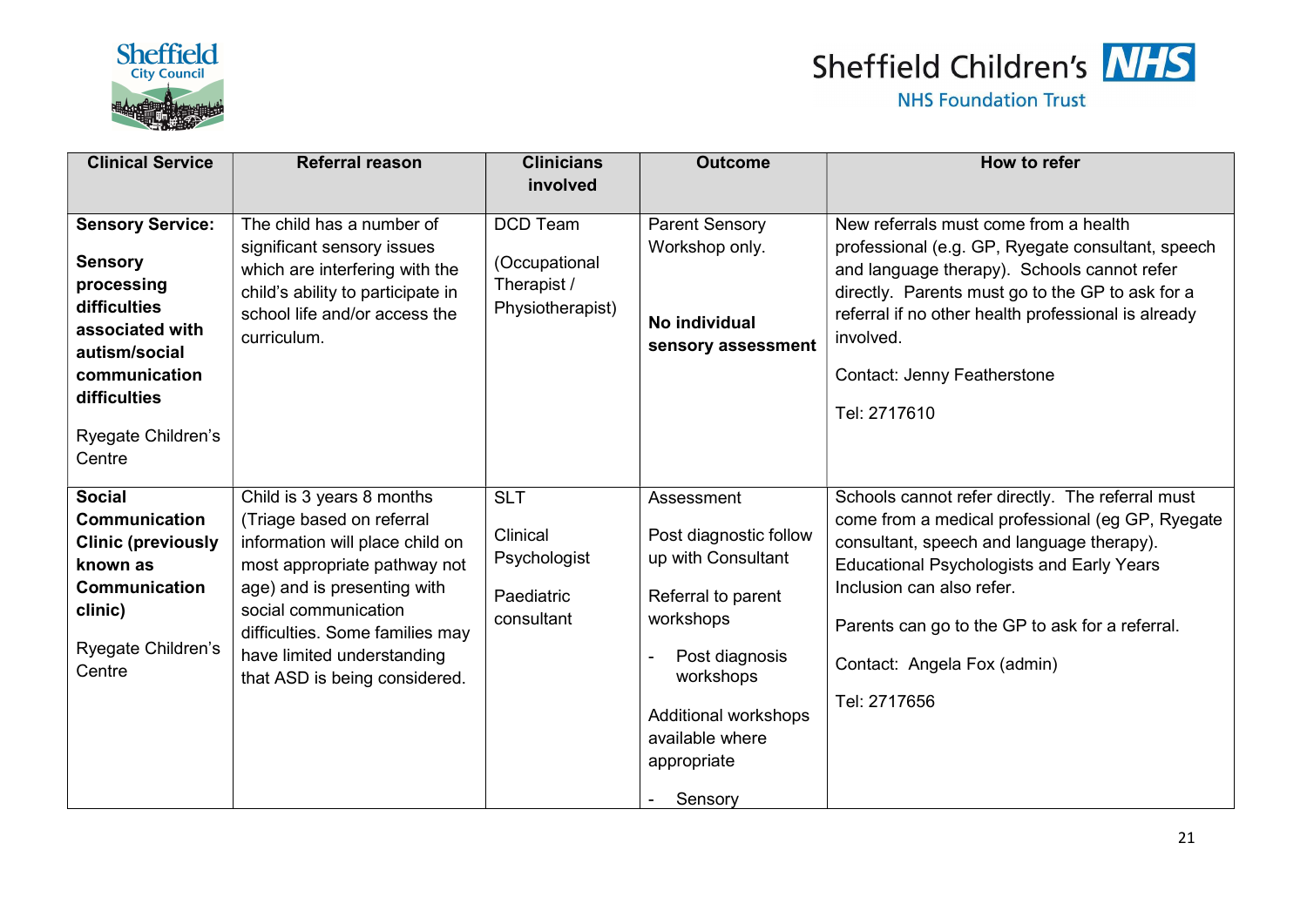

# Sheffield Children's NHS

| <b>Clinical Service</b>                                                                                                                           | <b>Referral reason</b>                                                                                                                                                                                                                                                                                                                                                       | <b>Clinicians</b>                                                  | <b>Outcome</b>                                                                                                                                                                                                                                                                                                          | How to refer                                                                                                                                                                                                                                                                                                                                                                                                                                                                                                                                                                                                                                                                                         |
|---------------------------------------------------------------------------------------------------------------------------------------------------|------------------------------------------------------------------------------------------------------------------------------------------------------------------------------------------------------------------------------------------------------------------------------------------------------------------------------------------------------------------------------|--------------------------------------------------------------------|-------------------------------------------------------------------------------------------------------------------------------------------------------------------------------------------------------------------------------------------------------------------------------------------------------------------------|------------------------------------------------------------------------------------------------------------------------------------------------------------------------------------------------------------------------------------------------------------------------------------------------------------------------------------------------------------------------------------------------------------------------------------------------------------------------------------------------------------------------------------------------------------------------------------------------------------------------------------------------------------------------------------------------------|
|                                                                                                                                                   |                                                                                                                                                                                                                                                                                                                                                                              | involved                                                           |                                                                                                                                                                                                                                                                                                                         |                                                                                                                                                                                                                                                                                                                                                                                                                                                                                                                                                                                                                                                                                                      |
| <b>Autism</b><br><b>Assessment</b><br><b>Clinic</b><br>(previously<br>known as social<br>communication<br>clinic)<br>Ryegate Children's<br>Centre | Child is between 3 years 9<br>months and 16 years old<br>(Triage based on referral<br>information will place child on<br>most appropriate pathway not<br>age) and is presenting with<br>social communication<br>difficulties. Informed consent<br>should have been provided by<br>the family that their child will<br>be assessed for Autism/ASD<br>as part of this pathway. | <b>SLT</b><br>Clinical<br>Psychologist<br>Paediatric<br>consultant | processing<br>Emotional<br>regulation<br>Social stories<br>Assessment<br>Post diagnostic follow<br>up with Consultant<br>Referral to parent<br>workshops<br>Post diagnosis<br>workshops<br>Additional workshops<br>available where<br>appropriate<br>Sensory<br>processing<br>Emotional<br>regulation<br>Social stories | Schools cannot refer directly. The referral must<br>come from a medical professional (eg GP, Ryegate<br>consultant, speech and language therapy).<br><b>Educational Psychologists and Early Years</b><br>Inclusion can also refer.<br>Parents can go to the GP to ask for a referral. All<br>referrals now require school and parent<br>questionnaires to be completed before a referral<br>will be accepted. This information is required to<br>ensure the correct triage of children on the different<br>pathways. Parents can take copies of these to the<br>GP with a covering letter from school, for the GP to<br>add to their referral letter.<br>Contact: Angela Fox (admin)<br>Tel: 2717656 |
| <b>Multi-disciplinary</b>                                                                                                                         | The child is 3 to 16 years and                                                                                                                                                                                                                                                                                                                                               | Paediatric                                                         | Assessment and                                                                                                                                                                                                                                                                                                          | Schools cannot refer directly. The referral must                                                                                                                                                                                                                                                                                                                                                                                                                                                                                                                                                                                                                                                     |
| two day                                                                                                                                           | you suspect that the child may                                                                                                                                                                                                                                                                                                                                               | Consultant, OT,                                                    | referral on if required                                                                                                                                                                                                                                                                                                 | come from a medical professional (e.g. GP,                                                                                                                                                                                                                                                                                                                                                                                                                                                                                                                                                                                                                                                           |
| <b>Assessment</b>                                                                                                                                 | have a neurodevelopmental<br>disorder, difficulties are                                                                                                                                                                                                                                                                                                                      | PT, SLT,<br>Ophthalmology,                                         |                                                                                                                                                                                                                                                                                                                         | Ryegate consultant, speech and language                                                                                                                                                                                                                                                                                                                                                                                                                                                                                                                                                                                                                                                              |